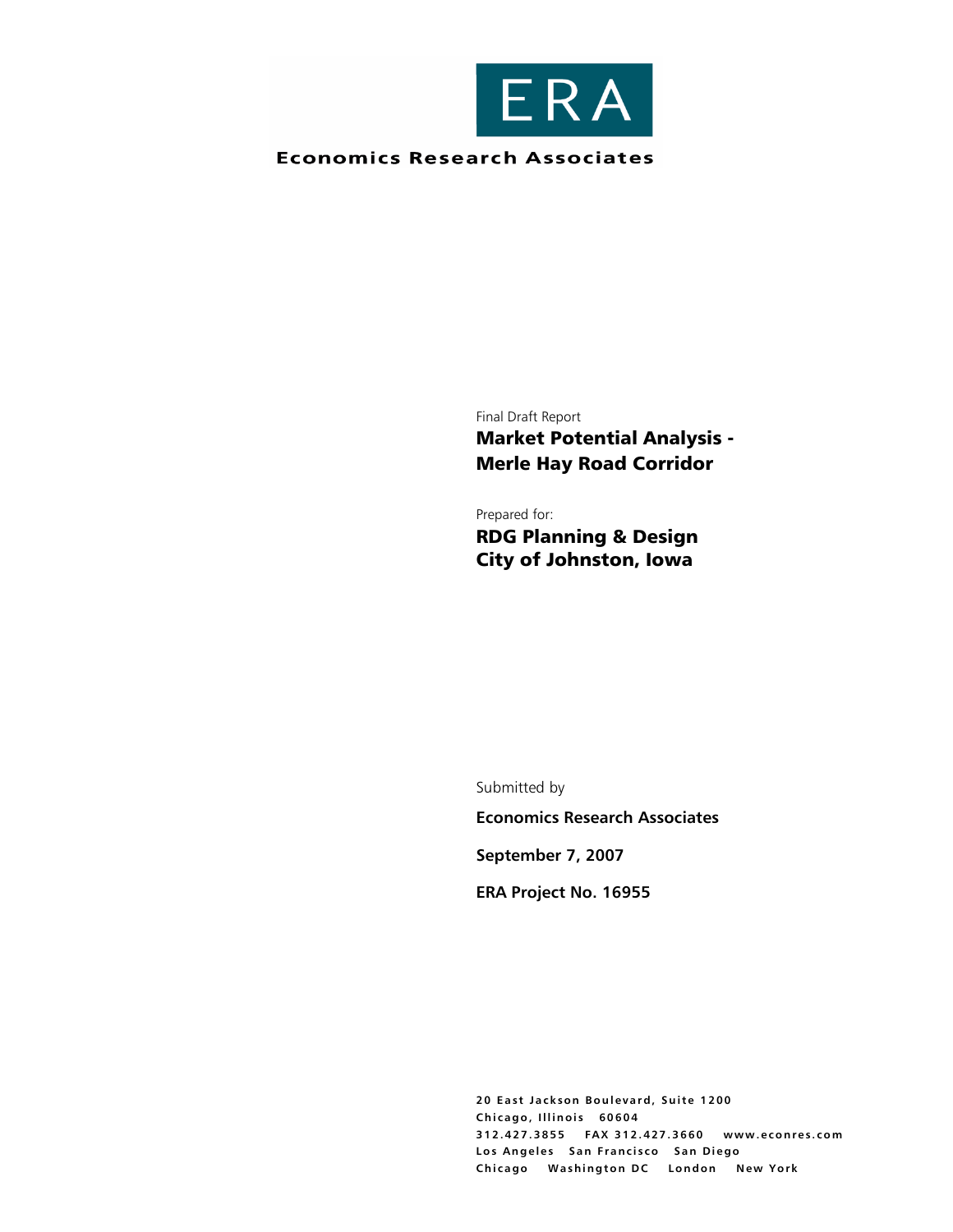

# **Table of Contents**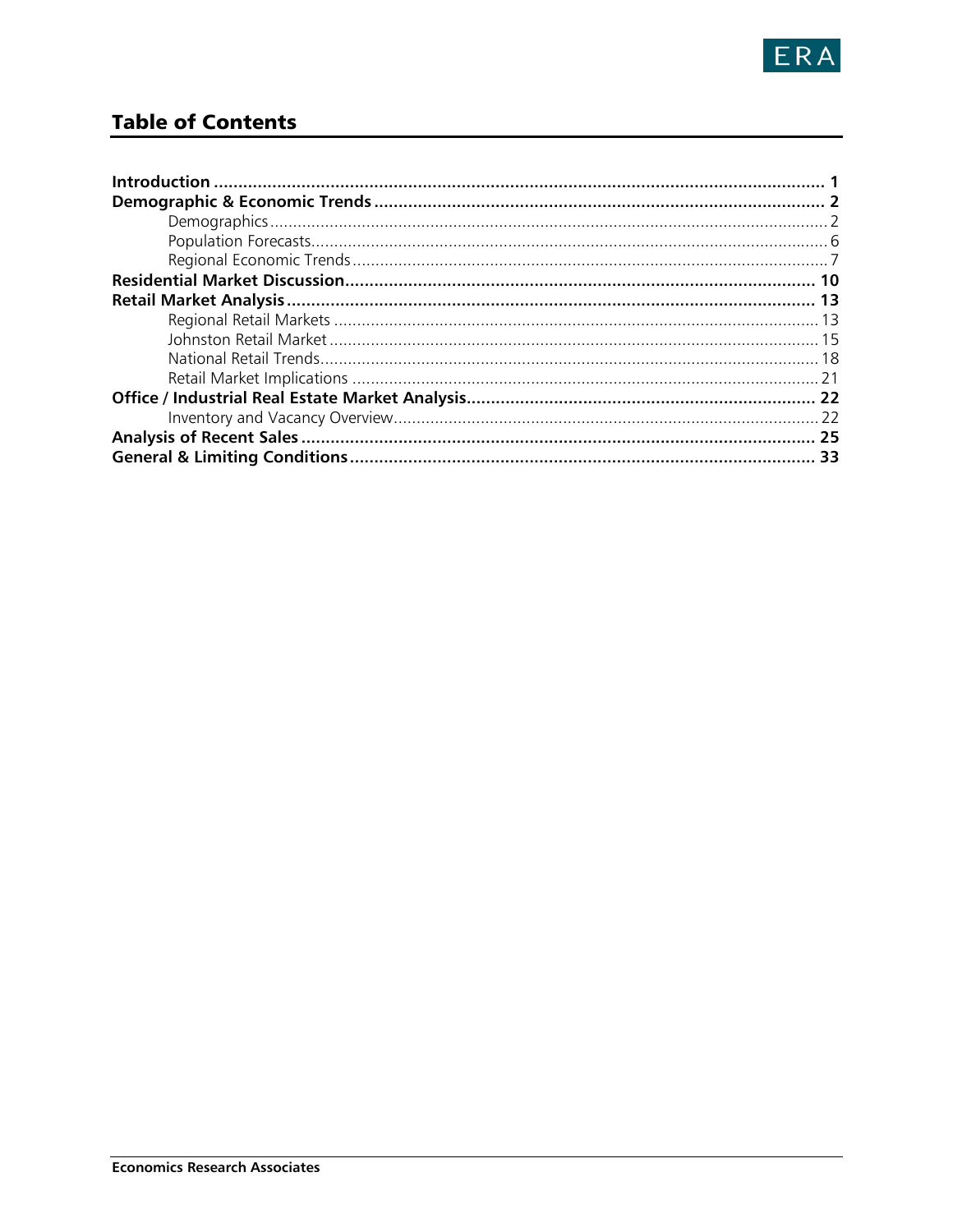

## Introduction

Economics Research Associates (ERA) was engaged by RDG Planning and Design to provide market and real estate analysis support for the Merle Hay Corridor planning effort in the City of Johnston, Iowa. ERA's work efforts include:

- Interviews with key stakeholders in finance, planning, real estate, and policy.
- Analysis of background demographic and economic trends for Johnston, adjacent jurisdictions, and the city of Des Moines, with regional and national benchmarks for perspective.
- Analysis of retail, office, industrial, and flex real estate markets, both in Johnston, and across the Des Moines Metropolitan area
- Development of program recommendations for supportable near-term corridor real estate development.

The analysis relies on numerous sources, including:

- US Census
- City of Johnston
- Office of Social and Economic Trend Analysis (SETA)
- Environmental Systems Research Institute, Inc. (ESRI)
- Iowa Department of Revenue
- Des Moines Metropolitan Planning Organization
- Federal Reserve Bank of Chicago
- CB Richard Ellis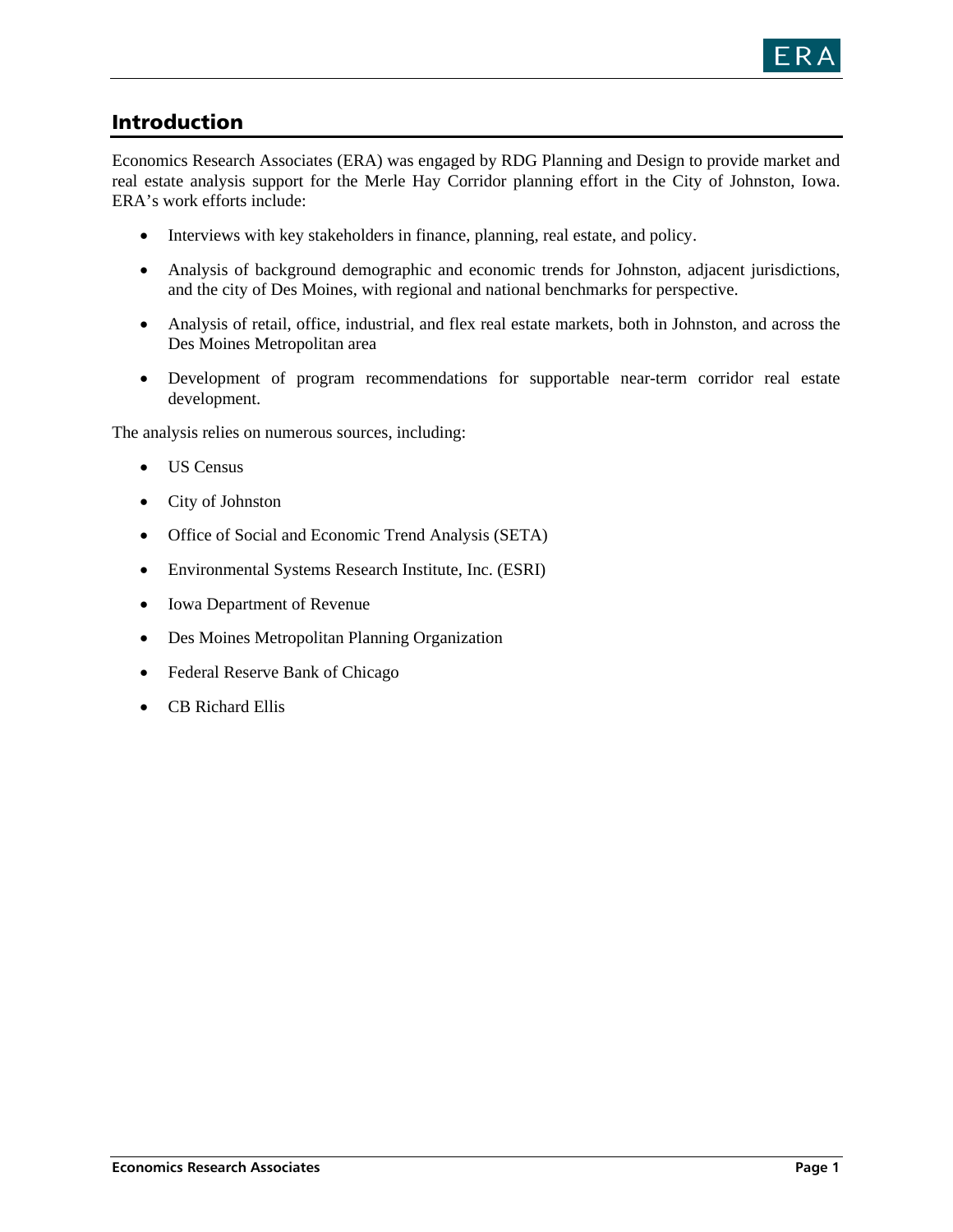## Demographic & Economic Trends

This section reviews the demographic and economic trends of Johnston, especially as it compares to the Des Moines metropolitan area. Demographic and economic trends affect land values and the likelihood that land uses might change in the future. In most instances, ERA examines the city of Johnston, as well as the cities of Ankeny, Clive, Grimes, Des Moines, Urbandale and West Des Moines. In many cases, ERA also includes the Des Moines Metropolitan Statistical Area (MSA) and the state of Iowa.

Throughout this report, ERA will use the compound annual growth rate (CAGR) to measure rates of change. The CAGR measures the year-over-year growth rate of a given metric. In the same way that compound interest measures "interest upon interest", the compound annual growth rate measures growth on growth. Therefore, if Johnston has experienced growth in population at a compound annual rate of 5.9% per year between 2000 and 2005, it means that each year, the population rose 3% annually between 2000 and 2005*.*

### Demographics

The most basic indicator of regional growth is population. The following table shows growth patterns from 1990 to 2005. The table shows that Johnston is the fastest-growing municipality among those considered—however it is ranked sixth out of seven in total population. So while it is a fast-growing municipality, it still represents just over a quarter of West Des Monies' population and just less than 40% of Ankeny's population.

|                     | - - - - - |           |           |                      |                      |                 |  |  |  |
|---------------------|-----------|-----------|-----------|----------------------|----------------------|-----------------|--|--|--|
| <b>Jurisdiction</b> | 1990      | 2000      | 2005      | <b>CAGR</b><br>90-05 | <b>CAGR</b><br>00-05 | Total<br>Change |  |  |  |
| lowa                | 2,776,755 | 2,926,324 | 2,965,524 | 0.4%                 | 0.3%                 | 188,769         |  |  |  |
| Des Moines MSA      | 392,928   | 456.022   | 496,799   | 1.6%                 | 1.7%                 | 103,871         |  |  |  |
| Johnston**          | 4,702     | 8.649     | 13,596    | 7.3%                 | 9.5%                 | 8.894           |  |  |  |
| Ankeny**            | 18,482    | 27,117    | 36,161    | 4.6%                 | 5.9%                 | 17.679          |  |  |  |
| Clive               | 7.462     | 12,851    | 13,851    | 4.2%                 | 1.5%                 | 6,389           |  |  |  |
| Des Moines          | 193,187   | 198,682   | 194,163   | $0.0\%$              | $-0.5%$              | 976             |  |  |  |
| Grimes              | 2,653     | 5,098     | 6.037     | 5.6%                 | 3.4%                 | 3,384           |  |  |  |
| Urbandale**         | 23,500    | 29,066    | 35,904    | 2.9%                 | 4.3%                 | 12,404          |  |  |  |
| West Des Moines**   | 31.695    | 46,300    | 51,744    | 3.3%                 | 2.2%                 | 20.049          |  |  |  |

#### Table 1. Population Change, 1990 to 2005

Source: U.S. Census (1990, 2000, and 2005 special census; annual population estimates)

\*\* Denotes 2005 special census

For Johnston, population growth in the most recent five year period, 2000 to 2005, was at a very strong 9.5% rate. By comparison, Des Moines has lost population in the last five years; since 1990, the city has gained just fewer than 1,000 residents—a negligible increase. The region's population growth has been driven in the suburban areas, most notably the western suburbs. The three cities of Johnston, West Des Moines, and Urbandale represent fully 40% of the MSA's population increase in the last fifteen years. The chart below emphasizes the character changes in the MSA. It shows the share of the MSA population represented by each municipality. Each suburban city considered represents a larger share of the MSA in 2005 than in 1990. Where Des Moines represented about half the MSA population in 1990, it now represents less than 40 percent of the metro area in terms of population. As a portion of the metro area, Johnston increased from 1.2% in 1990 to 2.7% in 2005. The suburban areas' growth is also notable considering the modest statewide growth figure of 0.3%.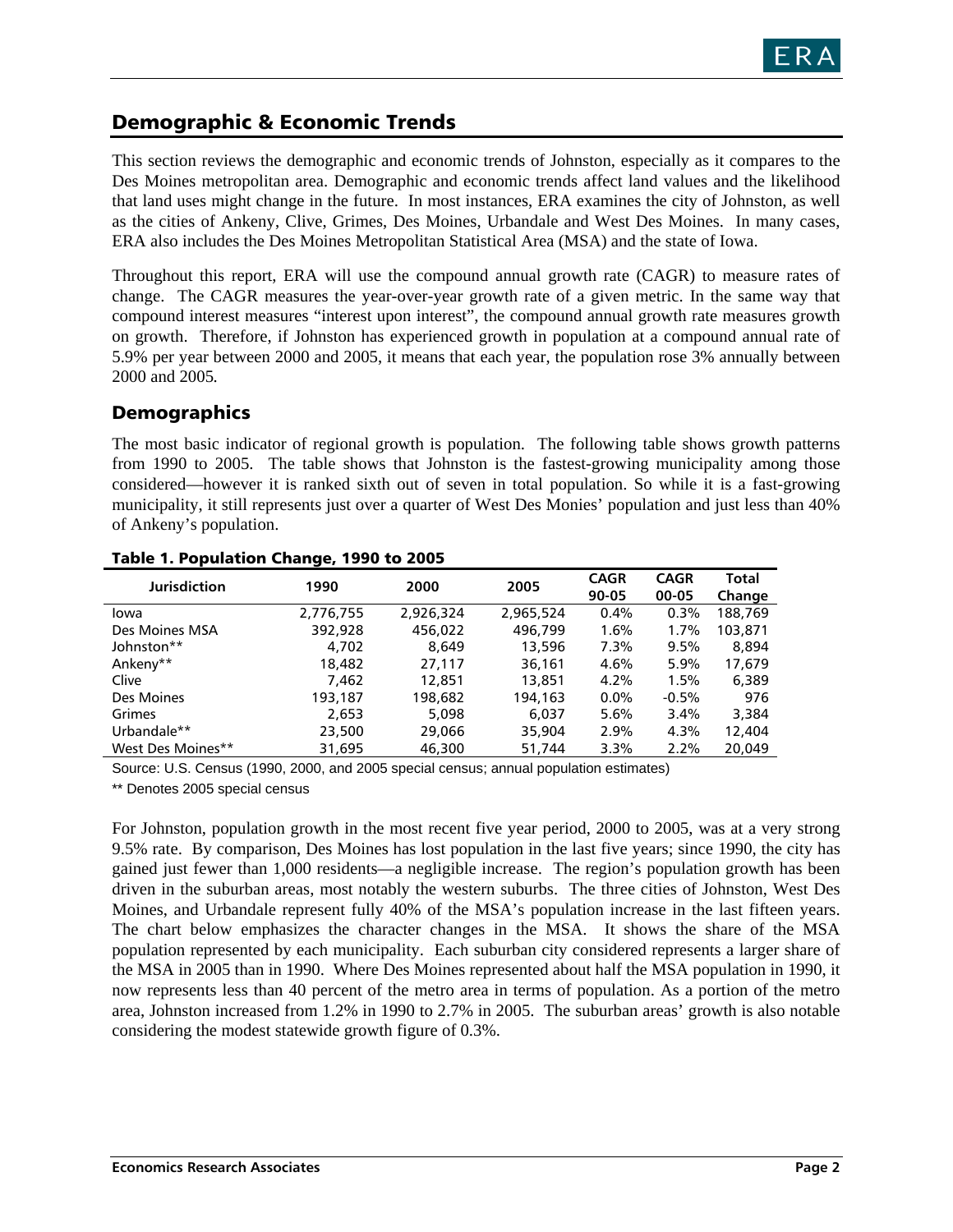



The following chart highlights a comparison of changes in percent of population by age for Johnston between 1990 and 2005. The chart shows that Johnston has significant percentages of total population in the under 10, 10 to 19, and 35 to 44 age groups, with notable decreases in population for the 25 to 34 and over 59 age groups. The chart speaks to the ongoing role of Johnston as a community with younger families with children, which is running contrary to national trends.

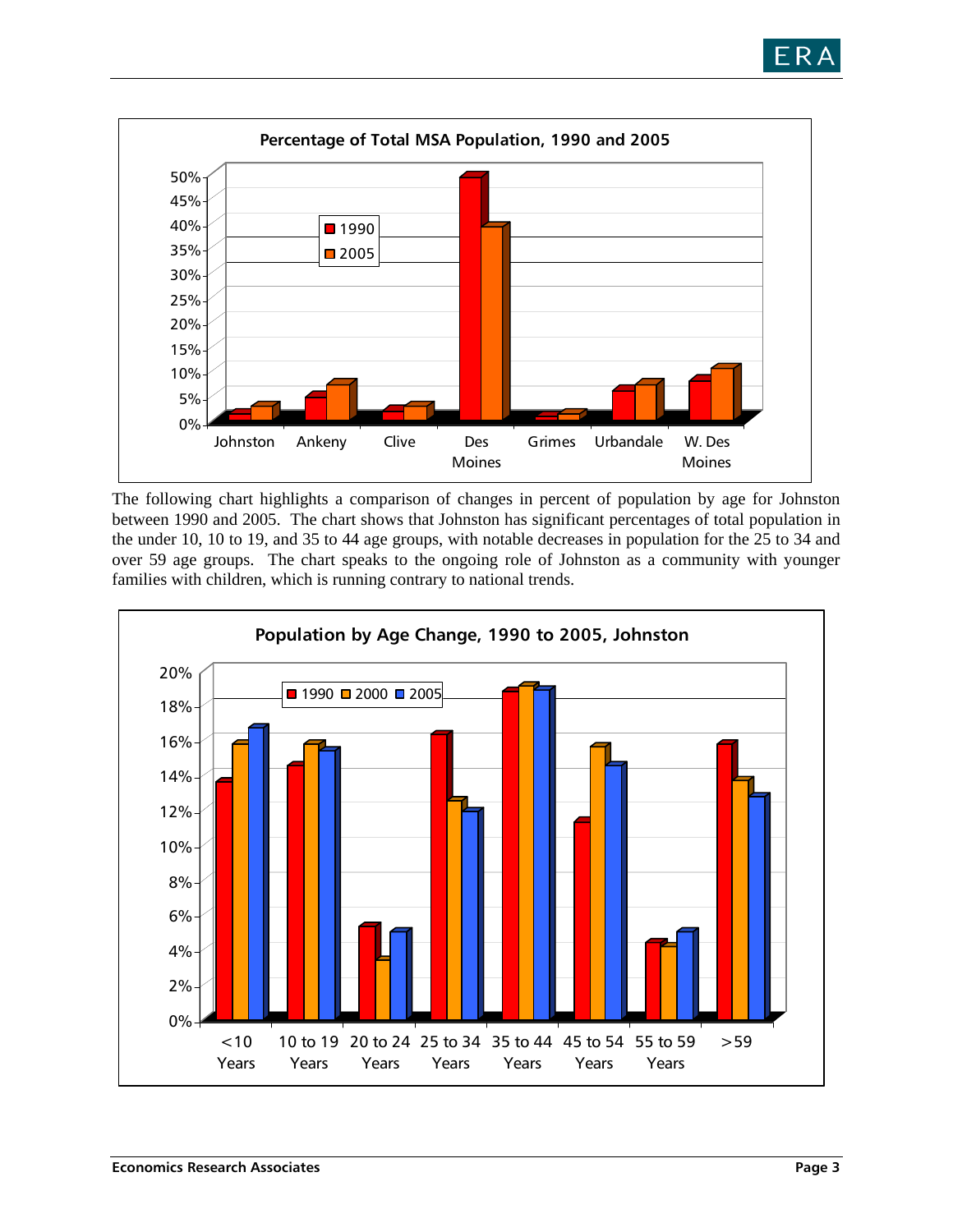

The following chart looks at the percentage of population by household type for Johnston compared to the US between 1990 and 2005, including families with children, people living alone, and other non-family households. The chart shows that Johnston is sustaining a significant increase in families with children from 1990 to 2005, with growth from 28% to 37% of households compared to the US level of 22%, which is a decrease from the 1990 level of 26.7%. As a growing younger community, Johnston has also seen a decrease in non-family households, with a notable decrease in persons living alone, which decreased from 25% to about 20% over the noted period.



The above chart highlights several notable points to ERA:

- As Johnston is still growing, the concentration of married couples with children is not surprising.
- By the same token, married couple households with children only represent 37% of total households, which is still well below historic rates in the US, at about 50% in the 1950's
- While Johnston is arguably younger than other Des Moines suburbs, it will soon face similar challenges, which include retiring boomers looking for smaller urban housing options, and retirees and seniors looking for maintenance free / senior living options.
- Lastly, within the context of higher gasoline and utility prices, a greater share of households are becoming aware of home sizes, and voicing interest in neighborhoods that have a level of walkability.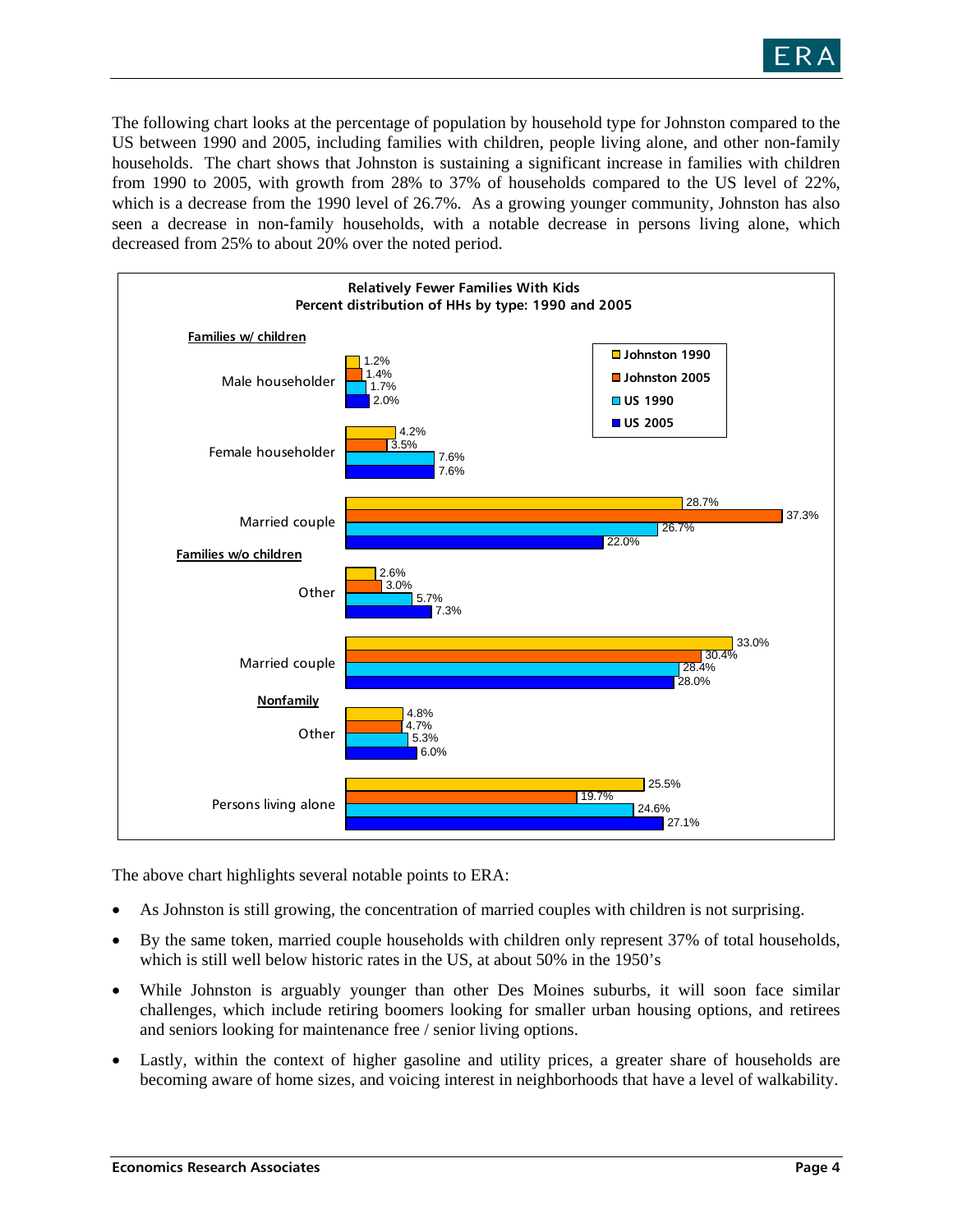### **Education**

An educated labor force is also a key determinant of demand for office space in business parks, especially those that do not specialize in manufacturing. The tables that follow show the relative educational attainments in several nearby cities, as well as Iowa as a whole.

| <b>Educational Standing</b>    | lowa  | Johnston | Ankeny  | <b>Des</b><br><b>Moines</b> | <b>Urbandale</b> | W. Des<br><b>Moines</b> |
|--------------------------------|-------|----------|---------|-----------------------------|------------------|-------------------------|
| Less than High School          | 19.9% | 7.5%     | 6.1%    | 19.0%                       | 4.2%             | 5.2%                    |
| High School (inc. equivalence) | 38.5% | 31.4%    | 27.3%   | 35.3%                       | 25.5%            | 21.3%                   |
| Some College                   | 17.0% | 19.0%    | 24.5%   | 19.8%                       | 23.5%            | 22.7%                   |
| Bachelor's/Associate's Degree  | 19.4% | 30.0%    | 34.0%   | 19.9%                       | 36.6%            | 38.4%                   |
| Graduate/Professional          | 5.2%  | 12.1%    | $8.0\%$ | $6.0\%$                     | 10.2%            | 12.3%                   |

#### Table 2. Educational Attainment, 1990

Source: U.S. Census

#### Table 3. Educational Attainment, 2000

| <b>Educational Standing</b>      | lowa  | <b>Johnston</b> | Ankeny | <b>Des</b><br><b>Moines</b> | <b>Urbandale</b> | W. Des<br><b>Moines</b> |
|----------------------------------|-------|-----------------|--------|-----------------------------|------------------|-------------------------|
| Less than High School            | 13.9% | 5.3%            | 4.5%   | 17.0%                       | $3.8\%$          | 3.7%                    |
| High School (inc. equivalence)   | 36.1% | 19.5%           | 22.8%  | 33.5%                       | 21.4%            | 18.2%                   |
| Some College                     | 21.4% | 18.3%           | 23.2%  | 21.5%                       | 22.7%            | 22.1%                   |
| Associate's or Bachelor's Degree | 22.1% | 41.6%           | 39.1%  | 21.5%                       | 39.3%            | 41.9%                   |
| Graduate or Professional Degree  | 6.5%  | 15.3%           | 10.5%  | 6.5%                        | 12.8%            | 14.1%                   |

Source: U.S. Census

The table shows that Johnston has a very educated labor force—a greater percentage of Johnston residents have at least an associate's or bachelor's degree compared to any other city considered above (57% in those two categories). In addition, between 1990 and 2000, the percentage with at least an associate's degree jumped from 42% to 57%—a fifteen percentage point increase. That increase is a greater increase than any other jurisdiction noted above.

The table below shows the increase in the number of households in each of the jurisdictions considered. It is useful to examine household growth as an indicator of the demand for housing units. The table shows how area jurisdictions have sustained slower decreases in average household size compared to the state of Iowa. Also, the table shows that according to current forecasts, West Des Moines has the lowest average household size.

#### Table 4. Households and Average Household Size

|                     |           | -                   |           |             |      |      |      |
|---------------------|-----------|---------------------|-----------|-------------|------|------|------|
| <b>Jurisdiction</b> |           | <b>Average Size</b> |           |             |      |      |      |
|                     | 1990      | 2000                | 2006      | <b>CAGR</b> | 1990 | 2000 | 2006 |
| lowa*               | 1,064,325 | 1,149,276           | 1,199,762 | 0.8%        | 2.6  | 2.5  | 2.4  |
| Johnston            | 1.801     | 3.216               | 4.897     | 6.5%        | 2.6  | 2.6  | 2.6  |
| Ankeny*             | 6.756     | 10,339              | 12,221    | 3.8%        | 2.7  | 2.6  | 2.5  |
| Clive               | 2.810     | 4.752               | 5.711     | 4.5%        | 2.7  | 2.7  | 2.7  |
| Des Moines          | 78,453    | 80,504              | 82,017    | 0.3%        | 2.5  | 2.5  | 2.3  |
| Grimes              | 981       | 1,887               | 2,862     | 6.9%        | 2.7  | 2.7  | 2.7  |
| Urbandale*          | 9,013     | 11,484              | 12,568    | 2.1%        | 2.6  | 2.5  | 2.5  |
| West Des Moines*    | 12,974    | 19,826              | 23,270    | 3.7%        | 2.4  | 2.3  | 2.3  |
|                     |           |                     |           |             |      |      |      |

Source: U.S. Census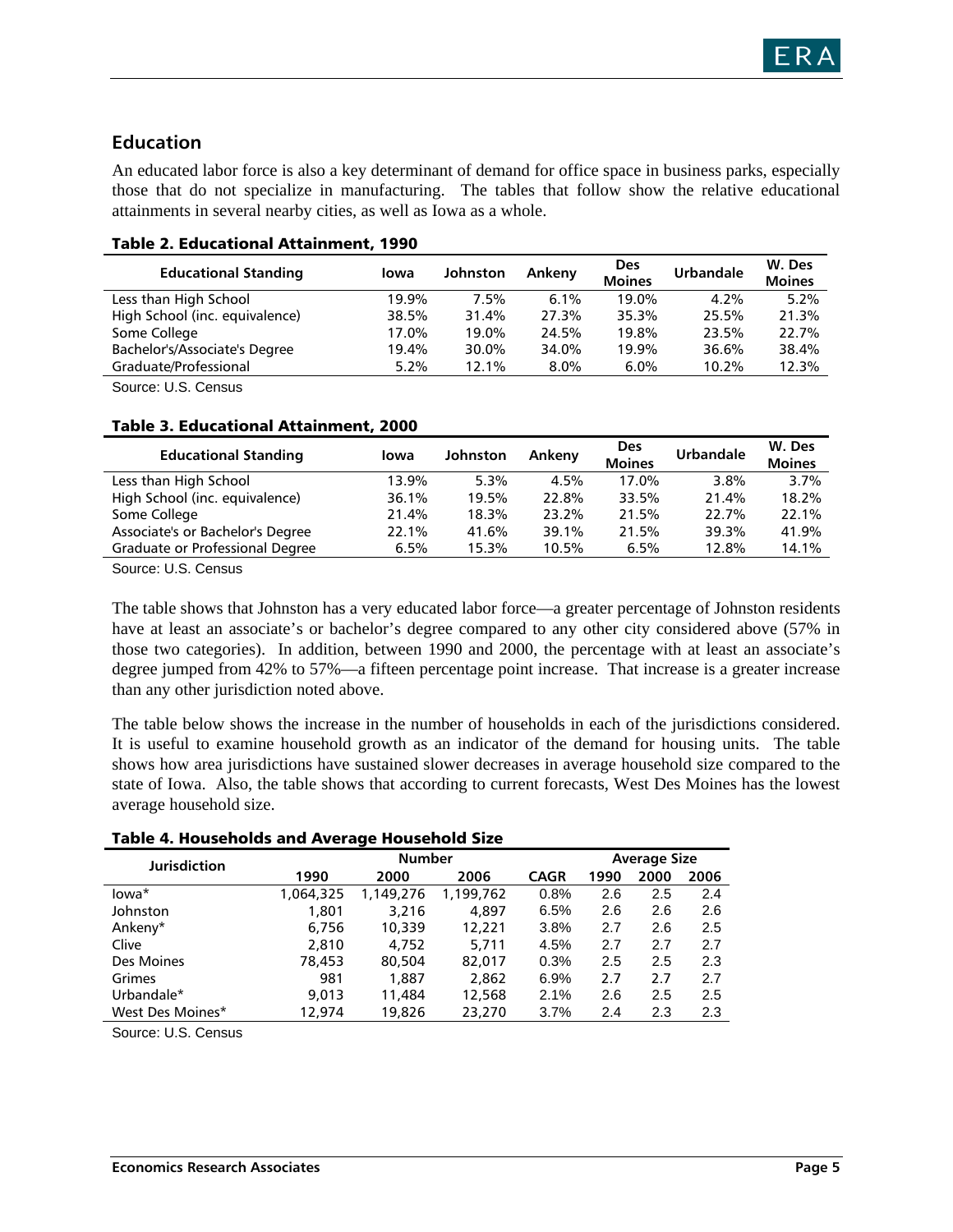

### **Household Income**

ERA examines the median household income for the same jurisdictions in 1989, 1999, and 2006. Note that the 1990 and 2000 censuses measured 1989 and 1999 incomes respectively. The 2006 incomes are estimated from Environmental Systems Research Institute (ESRI) data. Johnston and Grimes both increased incomes at a compound annual rate of 4.6% between 1989 and 2006. Johnston also has the highest income of all the jurisdictions, at \$93,000, it is a full \$10,000 above Clive, which has the secondhighest household income in the following table.

| <b>Jurisdiction</b>    | 1989     | 1999     | 2006     | <b>CAGR</b><br>89-06 |
|------------------------|----------|----------|----------|----------------------|
| lowa                   | \$26,229 | \$39,469 | \$48,035 | 3.6%                 |
| Des Moines MSA*        | \$31,182 | \$46,651 | \$56,828 | 3.6%                 |
| Johnston               | \$43,036 | \$76,094 | \$93,047 | 4.6%                 |
| Ankeny                 | \$36,582 | \$55,162 | \$67,888 | 3.7%                 |
| Clive                  | \$46,227 | \$74,127 | \$83,050 | 3.5%                 |
| Des Moines             | \$26,703 | \$38,408 | \$47,180 | 3.4%                 |
| Grimes                 | \$35,444 | \$56,275 | \$76,692 | 4.6%                 |
| Urbandale              | \$42,686 | \$59,744 | \$70,517 | 3.0%                 |
| <b>West Des Moines</b> | \$41.045 | \$54,139 | \$68,717 | 3.1%                 |

| Table 5. Median Household Incomes, 1989 to 2006 |  |  |  |  |
|-------------------------------------------------|--|--|--|--|
|-------------------------------------------------|--|--|--|--|

Source: U.S. Census (1989, 1999) and ESRI (2006)

### Population Forecasts

ERA evaluated several data sources to provide a context for demographic changes in the Des Moines region. The Des Moines Metropolitan Planning Organization is one entity that develops growth trend estimates for population and employment change. The table below details the population growth projected for select municipalities between 2000 and 2030:

#### Table 6. Population Forecasts by City, 2000 to 2030

| <b>Jurisdiction</b>        | 2000    | 2005    | 2010    | 2020    | 2030    |
|----------------------------|---------|---------|---------|---------|---------|
| <b>Metro Population</b>    | 395,174 | 441,369 | 506,480 | 579,536 | 650,715 |
| Johnston Population        | 9.669   | 13,880  | 19,881  | 24,716  | 28,737  |
| Johnston % of Metro        | 2%      | 3%      | 4%      | 4%      | 4%      |
| <b>Ankeny Population</b>   | 32,778  | 39,164  | 50,276  | 66,720  | 87,738  |
| Ankeny % of Metro          | 8%      | 9%      | 10%     | 12%     | 13%     |
| Des Moines Population      | 210,351 | 216,466 | 228,172 | 235,215 | 242,299 |
| Des Moines % of Metro      | 53%     | 49%     | 45%     | 41%     | 37%     |
| Urbandale Population       | 18,112  | 20,603  | 26.436  | 28,295  | 30,424  |
| Urbandale % of Metro       | 5%      | 5%      | 5%      | 5%      | 5%      |
| West Des Moines Population | 48,768  | 53,105  | 61.564  | 71,857  | 83,493  |
| West Des Moines % of Metro | 12%     | 12%     | 12%     | 12%     | 13%     |
|                            |         |         |         |         |         |

Source: Des Moines MPO

The chart highlights MPO growth trend estimates for Johnston, as well as West Des Moines, Urbandale, and Ankeny. The chart indicates an expectation that West Des Moines could maintain their shares of the metro area—at 12% and 5% respectively—and for Johnston to increase slightly to about 4% of the metro area population. However, it forecasts a very large increase for Ankeny, and a substantial decrease for the city of Des Moines. It should be noted that RDG Planning and Design and the City of Johnston have developed a preliminary 2030 population estimate of 32,481 residents for Johnston. The city has not officially adopted either the MPO estimate or the RDG estimate.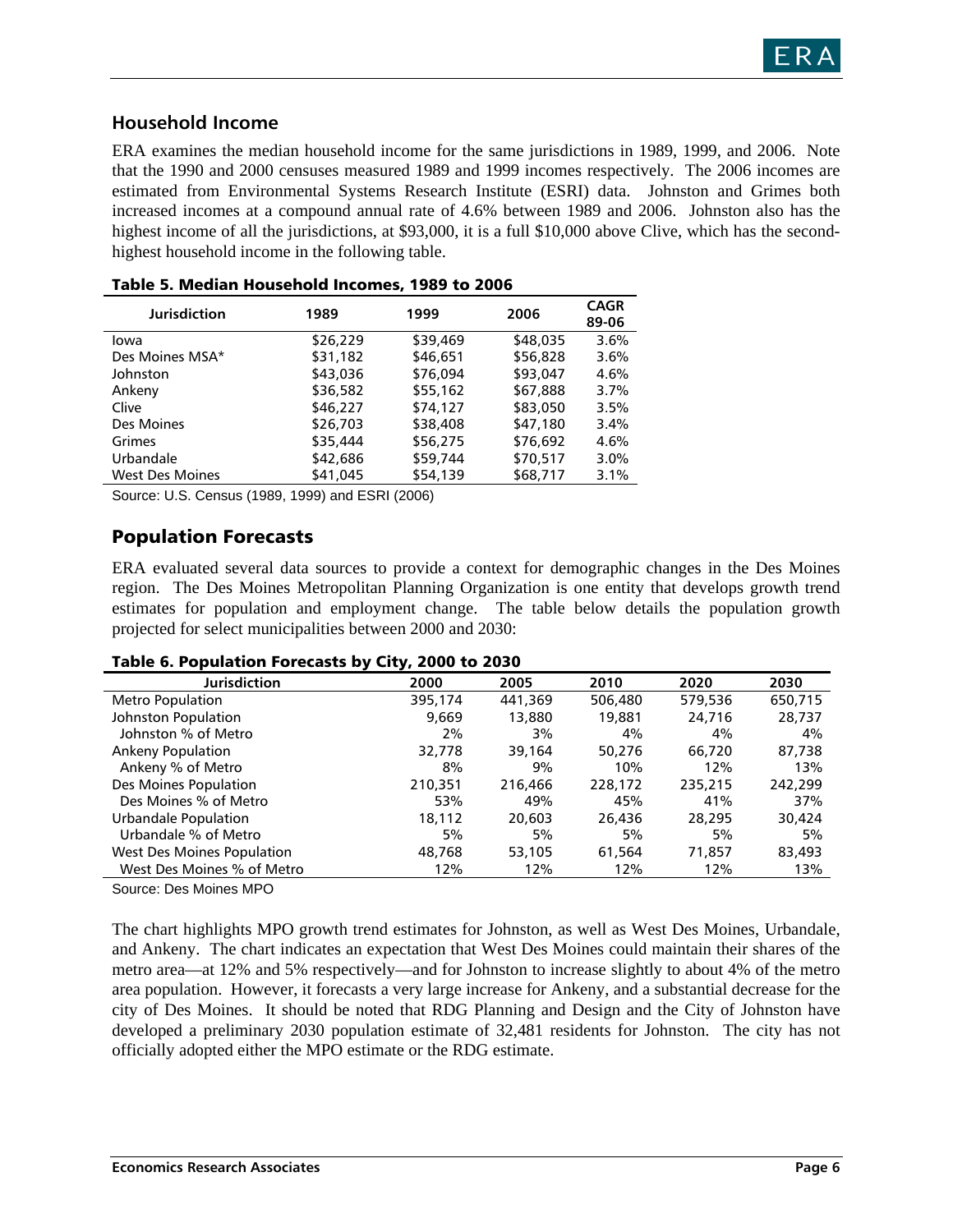

### Regional Economic Trends

One of the broadest measures of an economy is gross domestic product. ERA examined gross domestic product for the U.S. and for Iowa. (What was formerly known as "gross state product" is now known officially as "GDP by state.") This measures the dollar value of all economic activity. The Chicago-area Federal Reserve Board publishes GDP by State for the U.S. and all the states in its region, including Iowa. Typical of many Midwestern states, Iowa has seen a marked decline in the relative importance of manufacturing:

For Iowa, the chart shows that services and finance, insurance, and real estate categories gained the most in relative importance to Iowa, whereas agriculture services and manufacturing categories experienced a relative loss. It should be noted that although manufacturing has lost ground in a relative sense, it still represents 21% of the economy, as opposed to a national figure of 12%. As well, manufacturing jobs represent a key source of wage support in the economy. As many services and financial products are high-value-added products, ERA expects that services and finance will continue to drive the growth in Iowa's economy. Therefore, even if manufacturing activity expands, it can still continue to lose ground in a relative sense.

For real estate projects, the growth is what is important. The eventual customers of a commercial project will by and large be customers locating to the Des Moines area or businesses expanding their operations. When tracking the commercial real estate market, it is important to emphasize those fields that are growing, as they will be the industries to demand new space. The following table shows that services and finance are the ones growing in importance, and therefore expected to need the most real estate. Financeinsurance-real estate businesses are likely to be office users; the catch-all "services" category uses office and flex space. Transportation firms are more likely to use warehousing and distribution space.

ERA also examined GDP growth in Iowa and the U.S. between 1997 and 2005. Iowa's economy grew at a slower pace than the U.S. total (4.2 percent versus 5.3 percent annually) and that four of nineteen categories grew at a faster rate than the corresponding category nationwide. Those are: manufacturing, transportation/warehousing, finance and insurance, and management of companies. Nationwide, the key drivers of growth were real estate (rental and leasing); finance and insurance; health care and social assistance; and professional and technical services. In Iowa, the key drivers were manufacturing, finance and insurance, real estate (rental and leasing) and health care and social assistance.

While GDP figures are not available for the Des Moines metro area specifically, interviews with local real estate professionals and other officials strongly suggests that manufacturing growth is occurring outside the Des Moines area. Especially in industries that require large footprints and proximity to major markets, manufacturing, distribution, and warehousing functions tend to concentrate in the eastern part of the state. This is true for several reasons, but the biggest reason is cost. There are intense pressures for distribution and logistics systems to be as low-cost as possible and land values in Des Moines make that very difficult. For businesses that must be near suppliers or other key partners, the Des Moines market makes sense; however, for firms that are engaged primarily in shipping, logistics, and distribution, eastern Iowa is more attractive. Its land values are lower and it is closer to Chicago, Rochelle, and Joliet a major market and inter-modal transportation hub.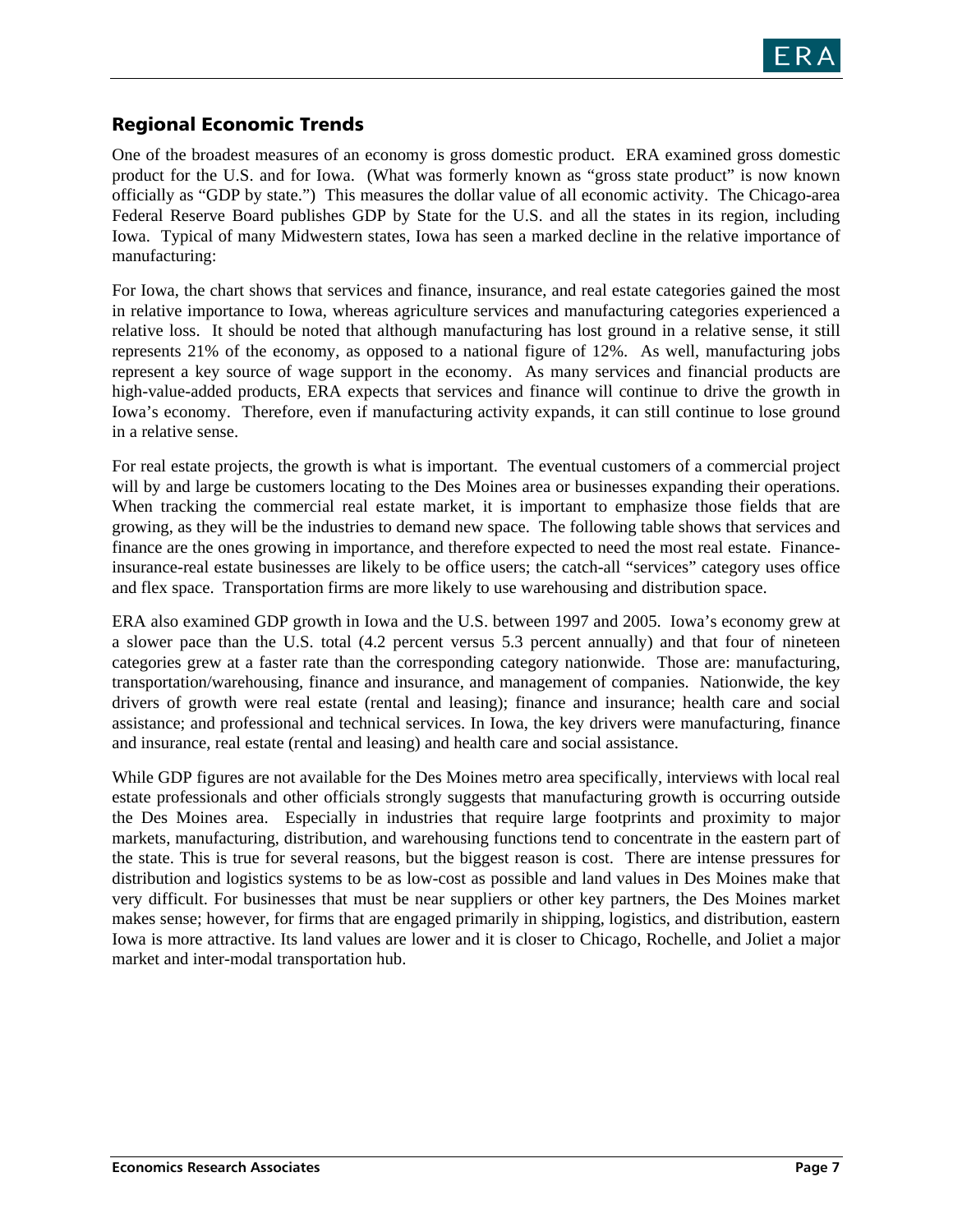



Source: Federal Reserve Bank of Chicago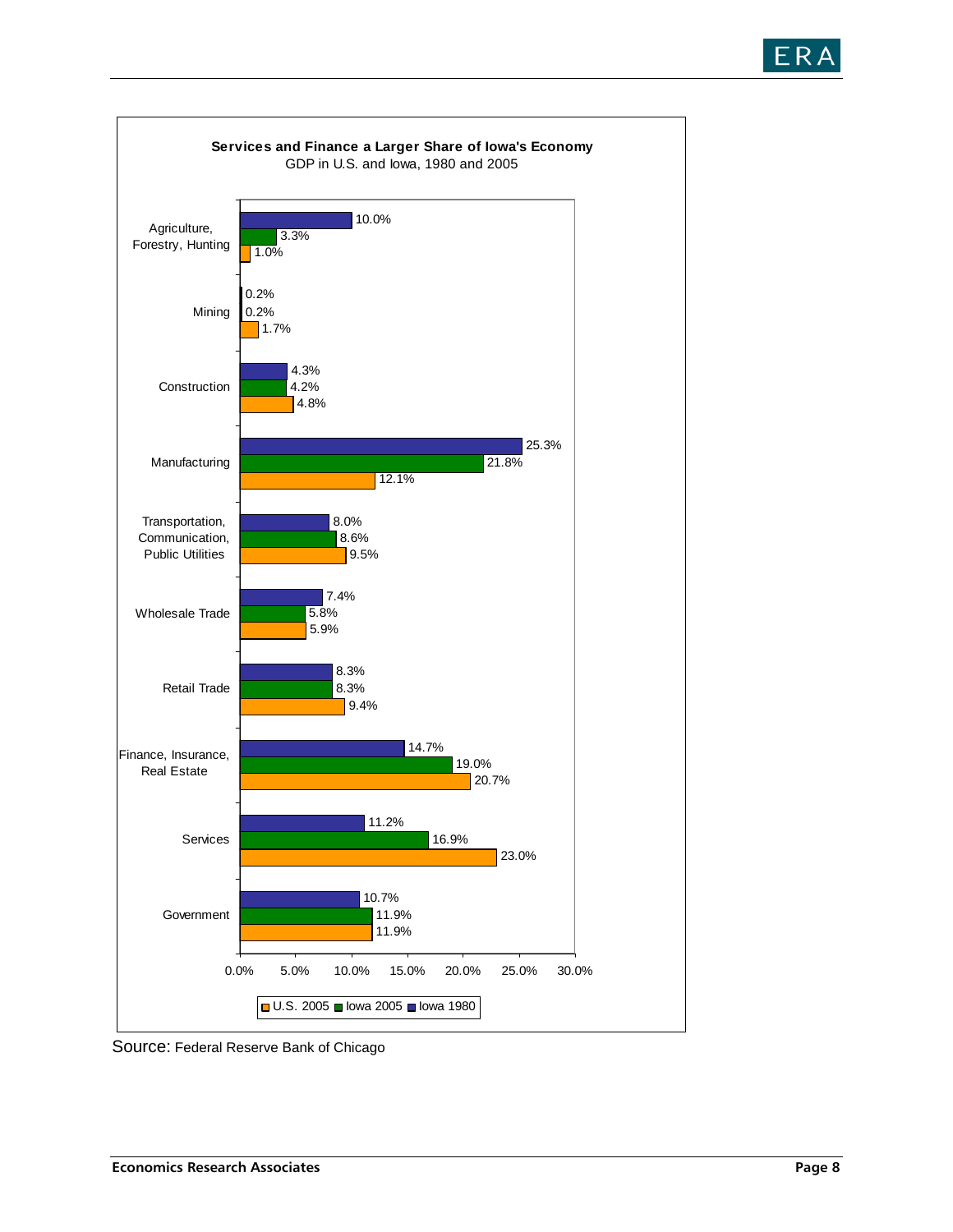

Business growth in the Des Moines area will likely be concentrated in several areas, all of which are highvalue-added activities:

- High-tech, research, or laboratory-oriented activities
- Activities that require a skilled/professional labor force, including finance and insurance
- Activities that require a flexible mix of office and warehouse, distribution, or light industrial space

ERA notes that it is unlikely that any users fitting the above profile would be likely to require rail access. The kind of high-volume production activity that makes rail transportation economical is likely to occur in eastern Iowa rather than in the Des Moines area.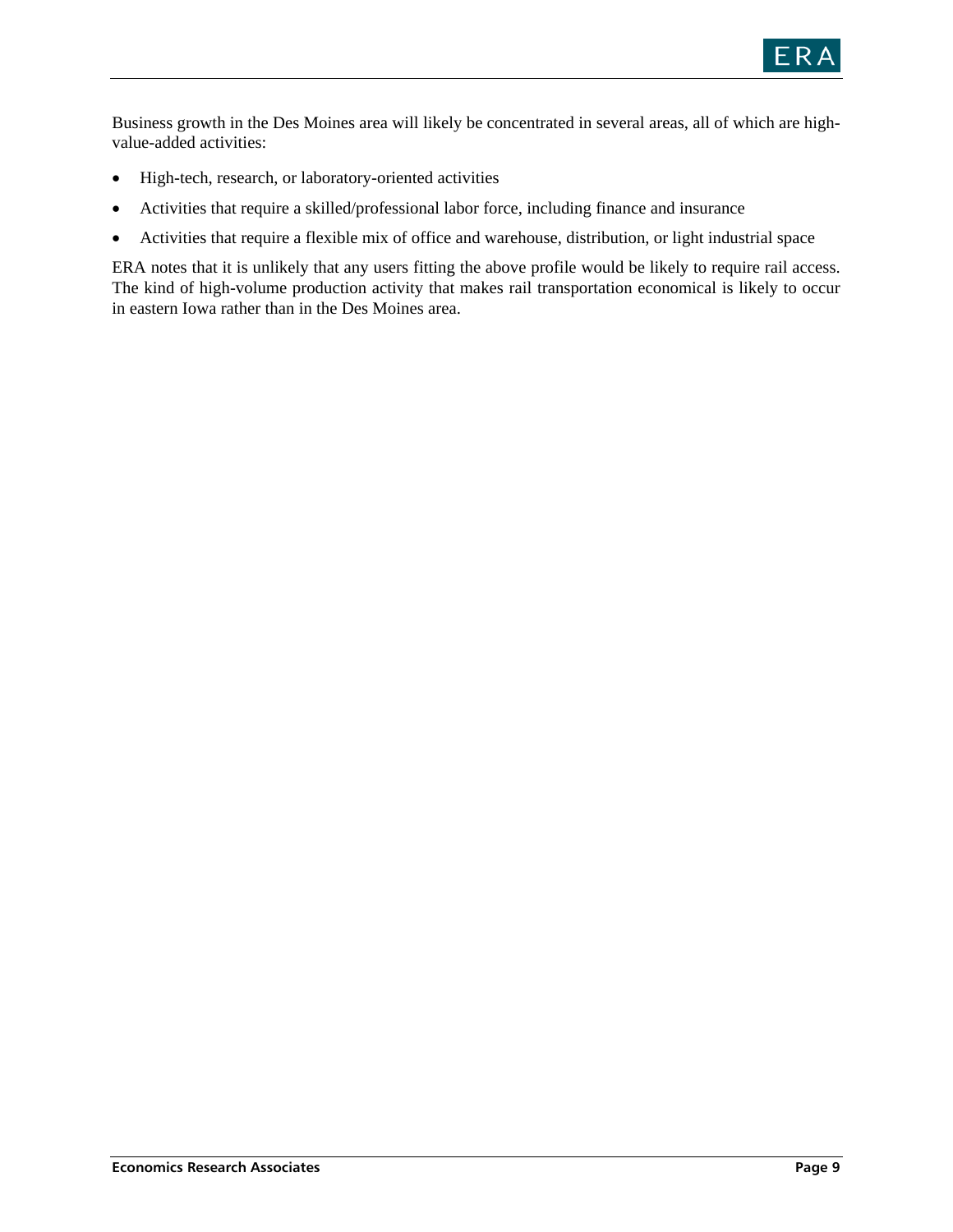

## Residential Market Discussion

This section relates the demographic growth trends with the residential real estate market in Johnston. The approach includes discussion of changes in housing units and building permits. The housing unit discussion should also be viewed in connection with changes in household structure noted above.

### **Housing Units**

The table below shows the number of housing units in Johnston, Ankeny, Urbandale and West Des Moines. While Johnston's housing unit supply grew faster than Ankeny's or Urbandale's, those cities added more housing units in absolute terms.

| <b>Table 7. Total Housing Units</b> |  |
|-------------------------------------|--|
|-------------------------------------|--|

| <b>Jurisdiction</b>    | 2000   | 2005   | <b>CAGR</b> |
|------------------------|--------|--------|-------------|
| Johnston               | 3,456  | 5.462  | 9.59%       |
| Ankeny                 | 10,882 | 15,016 | 6.65%       |
| Urbandale              | 11,869 | 15,018 | 4.82%       |
| <b>West Des Moines</b> | 20,815 | 24,158 | 3.02%       |
|                        |        |        |             |

Source: U.S. Census

The following chart highlights how each community's share of permits has changed since 2000. While Ankeny has seen its share of permits increase dramatically through 2005, followed by a steep decrease for 2006, the other communities have seem generally more stable changes in permit activity. For Johnston, the chart shows a slight overall annual increase in permits, from around 200 per year to around 400 per year.

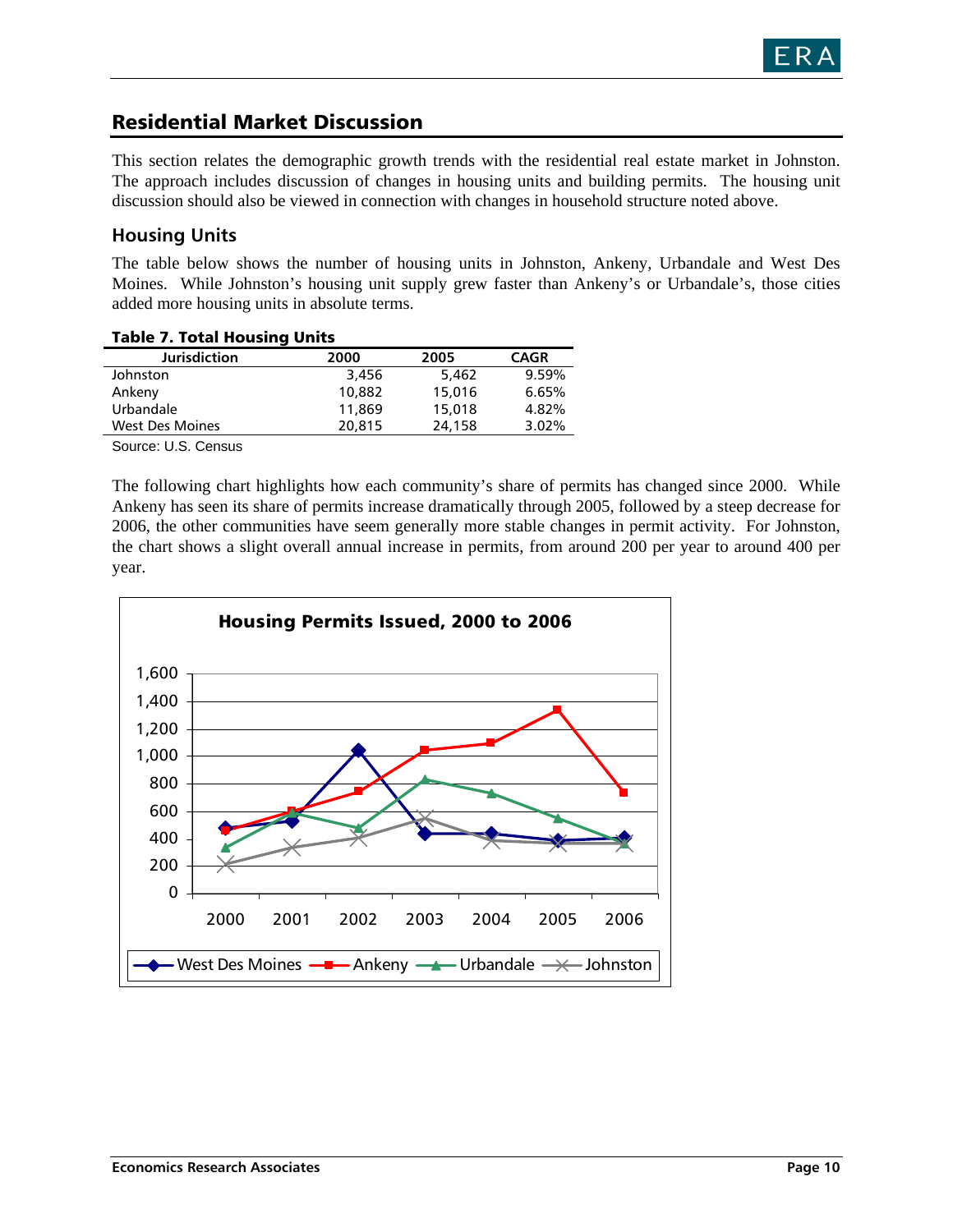

## **Building Permits**

The table below shows the number of building permits issued in Johnston, by residential property type. The analysis indicates that Johnston has sustained a somewhat balanced mix of single-family and multifamily housing construction, with about 62% of housing permits being issued for detached single-family construction, and about 37% being built for higher density housing. With only about 40% of Johnston households having kids, there would be an argument for an increase in the number of higher density residential units in the community.

| Table of Residential Building Permits issued in Johnston (units) |      |      |      |      |      |      |      |
|------------------------------------------------------------------|------|------|------|------|------|------|------|
| Segment                                                          | 2000 | 2001 | 2002 | 2003 | 2004 | 2005 | 2006 |
| Single Family                                                    | 130  | 206  | 226  | 253  | 324  | 269  | 190  |
| Townhomes                                                        | 78   | 98   | 30   | 90   | 65   | 100  | 175  |
| Multi-Family                                                     |      | 32   | 152  | 204  |      |      |      |
| Total                                                            | 208  | 336  | 408  | 547  | 389  | 369  | 365  |
|                                                                  |      |      |      |      |      |      |      |

Source: City of Johnston

### **Home Values**

The following chart highlights current median single family home values for noted jurisdictions in Polk County for 2007. The chart shows that Johnston supports the highest median home value of all noted suburbs, by a relevant margin.

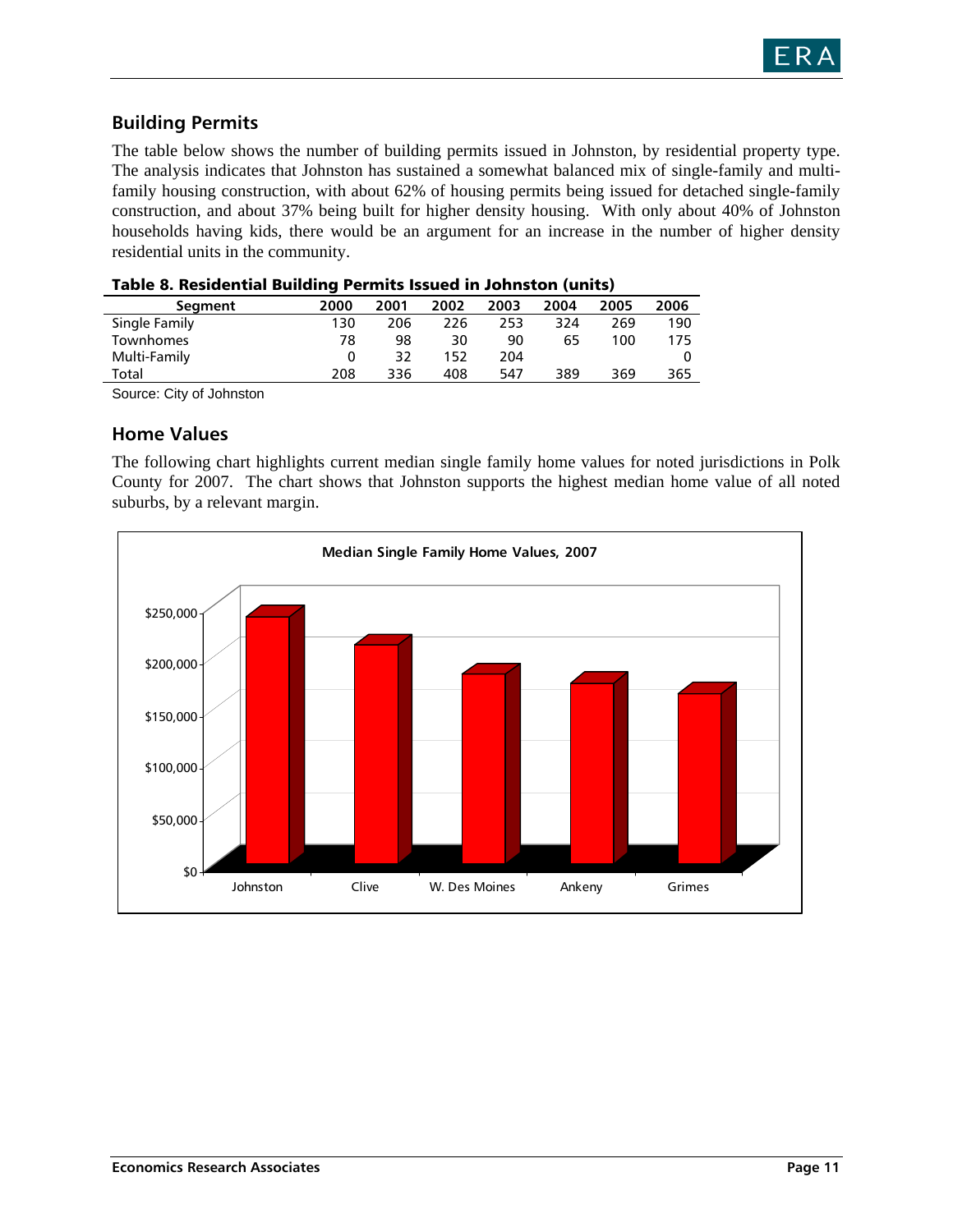

### **Housing Market Implications**

ERA's assessment notes the following specific housing implications

- While over 60% of new housing permits in Johnston are single family homes, the number of families with children represent only about 40% of households, arguing for consideration of long-term increases in the share of higher density owner-occupied units in the community.
- While Johnston is still growing, with growth concentrated in younger families with children, the community will also see its share of baby boom retirements, as well as on-going needs for affordable senior housing.
- While the car will remain the dominant form of transportation, new housing projects that provide an element of walkability for some trips will see increased interest by buyers.

For the RDG Charrette process, ERA recommends consideration of two key thoughts:

- For Merle Hay, consideration should be given to broadening the array of housing options at higher densities, particularly north of  $62<sup>nd</sup>$  Street. Higher densities would build support for retail development as well.
- As the retail element has included a town center concept, consideration should be given to upper floor residential in the town center area.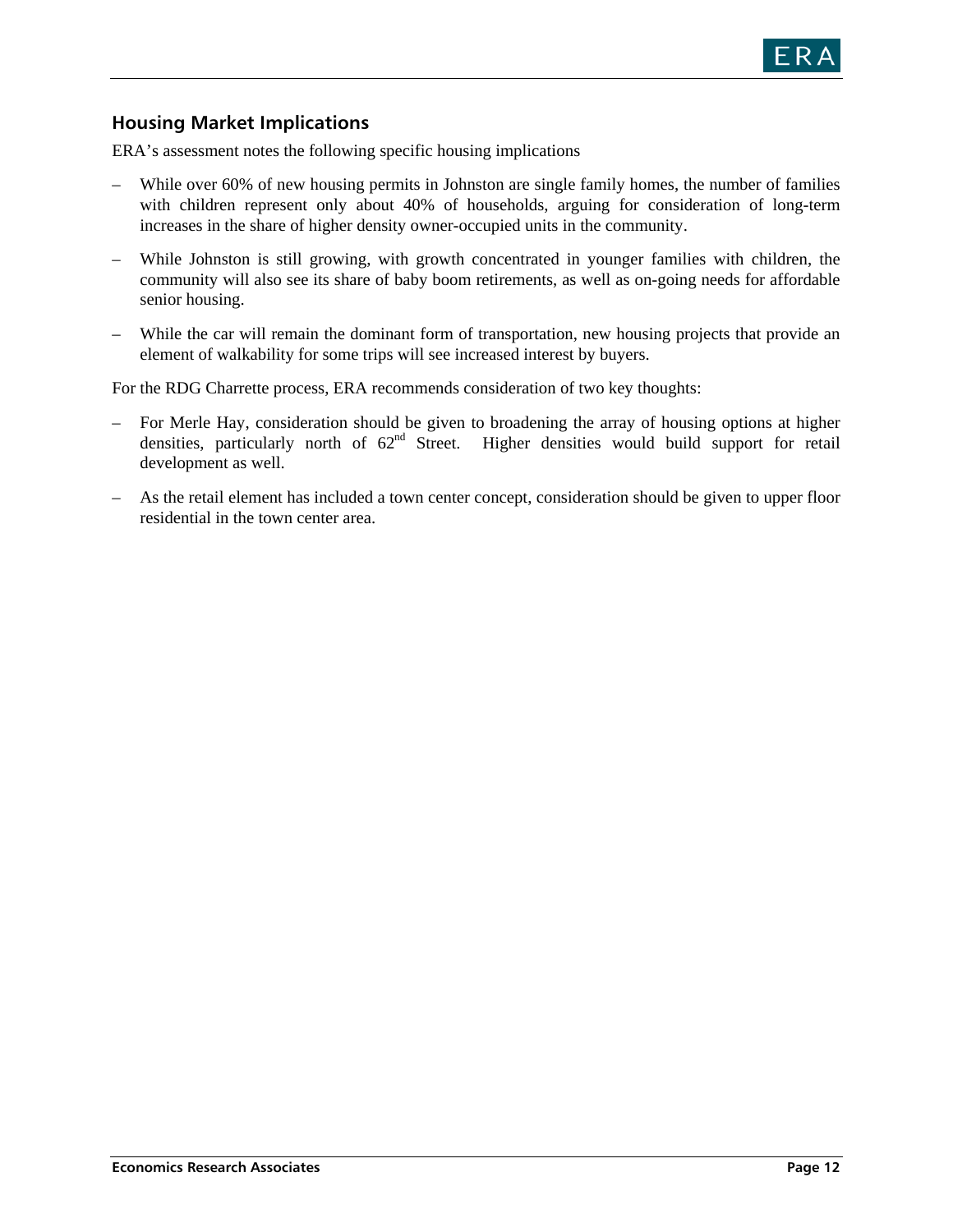

## Retail Market Analysis

This section of the report highlights local and regional retail trends, noting changes in retail inventories and sales levels, and vacancy trends. For Johnston, the analysis focuses on local inventories and supported retail sales, including calculation of income-adjusted pull factors, to measure levels of retail competitiveness. The analysis concludes with a review of national retail industry trends which are relevant to the local situation.

### Regional Retail Markets

The tables below summarize the retail inventory in the Des Moines metro area. (Inventory refers to the number of retail square feet.) This data is reported by C.B. Richard Ellis, a local real estate brokerage. It divides the metro area into several submarkets—Des Moines central business district (CBD), CBD fringe, Northeast Des Moines, Northwest Des Moines, South Des Moines, Ankeny, and the Western Suburbs. Johnston is included in figures for the western suburbs, which also includes Urbandale, Clive, West Des Moines, among other areas. This section concentrates on the regional markets. The next section will evaluate Johnston separately. CBRE segments retail stores into four categories: big box stores (stand alone, large footprint stores like Target, Best Buy, and Wal-Mart); regional shopping centers (anchored malls like Merle Hay Mall); community shopping centers (larger strip-mall formats) and neighborhood shopping centers (smaller retail formats). A map on the following page highlights key retail destinations.

#### Table 9. Regional Shopping Center Inventory

|                          | .         |           |           |           |           |           |
|--------------------------|-----------|-----------|-----------|-----------|-----------|-----------|
| <b>Mall Name</b>         | 2002      | 2003      | 2004      | 2005      | 2006      | 2007      |
| Merle Hay Mall           | 1,230,000 | 1,230,000 | 1,230,000 | 1,037,000 | 1,163,000 | 1,163,000 |
| Southridge Mall          | 1,000,000 | 1.000.000 | 1,000,000 | 1,000,000 | 1,000,000 | 891,000   |
| Valley West Mall         | 910,000   | 910,000   | 910,000   | 910,000   | 910,000   | 910,000   |
| Jordan Creek Town Center |           |           |           | 979,000   | 979,000   | 979,000   |
| Total                    | 3,140,000 | 3,140,000 | 3,140,000 | 3,926,000 | 4,052,000 | 3,943,000 |
| Source: CBRE             |           |           |           |           |           |           |

#### Table 10. Big Box Inventory

| <b>Submarket</b>     | 2002      | 2003      | 2004      | 2005      | 2006                     | 2007      |
|----------------------|-----------|-----------|-----------|-----------|--------------------------|-----------|
| Western Suburbs      | 3,425,849 | 3.516.617 | 3,566,791 | 3.999.838 | 4,117,404                | 4,370,366 |
| <b>CBD Core</b>      |           |           |           |           |                          |           |
| <b>CBD Fringe</b>    |           |           |           |           | $\overline{\phantom{0}}$ |           |
| Northwest Des Moines | 540.655   | 575,346   | 575,346   | 575,346   | 575,346                  | 428,431   |
| Northeast Des Moines | 1,158,659 | 1,158,659 | 1,158,659 | 1,428,517 | 1,382,796                | 1,382,796 |
| South Des Moines     | 1,308,948 | 1,308,948 | 1,302,093 | 1,302,093 | 1,302,093                | 1,302,093 |
| Ankeny               | 979,608   | 1,081,368 | 1,037,681 | 1,063,636 | 1,063,636                | 1,189,173 |
| Total                | 7,413,719 | 7,640,938 | 7,640,570 | 8,369,430 | 8,441,275                | 8,672,859 |
| $\sim$ $\sim$        |           |           |           |           |                          |           |

Source: CBRE

#### Table 11. Neighborhood & Community Shopping Center Inventory

| -                    |           | . .       | -         |           |           |           |
|----------------------|-----------|-----------|-----------|-----------|-----------|-----------|
| <b>Submarket</b>     | 2002      | 2003      | 2004      | 2005      | 2006      | 2007      |
| Western Suburbs      | 2,296,183 | 2,367,179 | 2,484,815 | 2,656,909 | 2,930,036 | 3,158,167 |
| <b>CBD Core</b>      | 98,000    | 98,000    | 98,000    | 98,000    | 98,000    | 98,000    |
| <b>CBD Fringe</b>    |           |           |           |           |           |           |
| Northwest Des Moines | 679,301   | 679.301   | 679.601   | 666,895   | 690.753   | 668,753   |
| Northeast Des Moines | 590,933   | 590.933   | 590,933   | 590.933   | 618,570   | 645.075   |
| South Des Moines     | 566,548   | 598,188   | 612,888   | 612.888   | 612,888   | 612.888   |
| Ankeny               | 321,629   | 408,173   | 388,208   | 458,325   | 516,950   | 540,293   |
| Total                | 4,552,594 | 4,741,774 | 4,854,445 | 5,083,950 | 5,467,197 | 5,723,176 |
| $\sim$<br>$- - - -$  |           |           |           |           |           |           |

Source: CBRE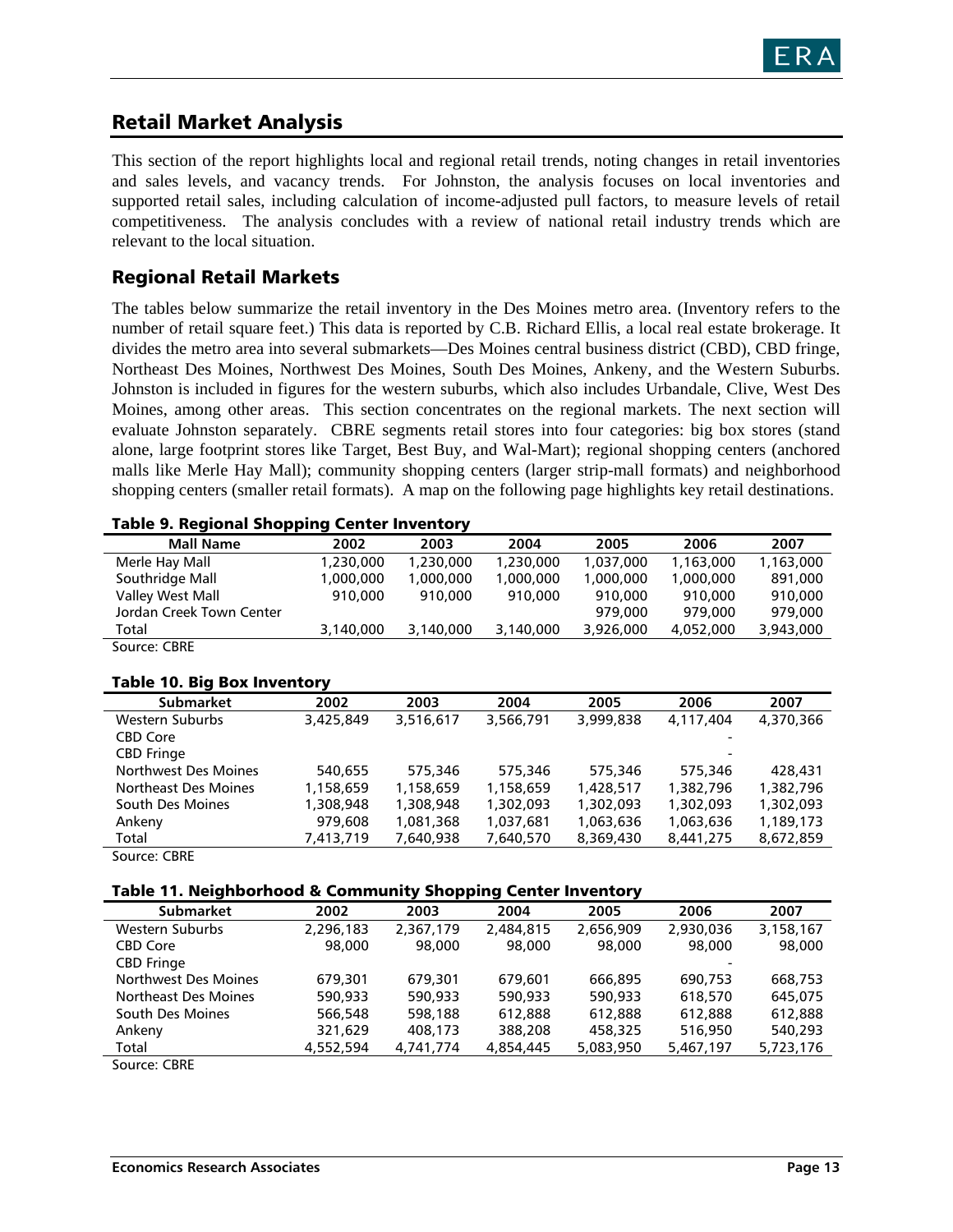## **Greater Des Moines Retail Destinations**

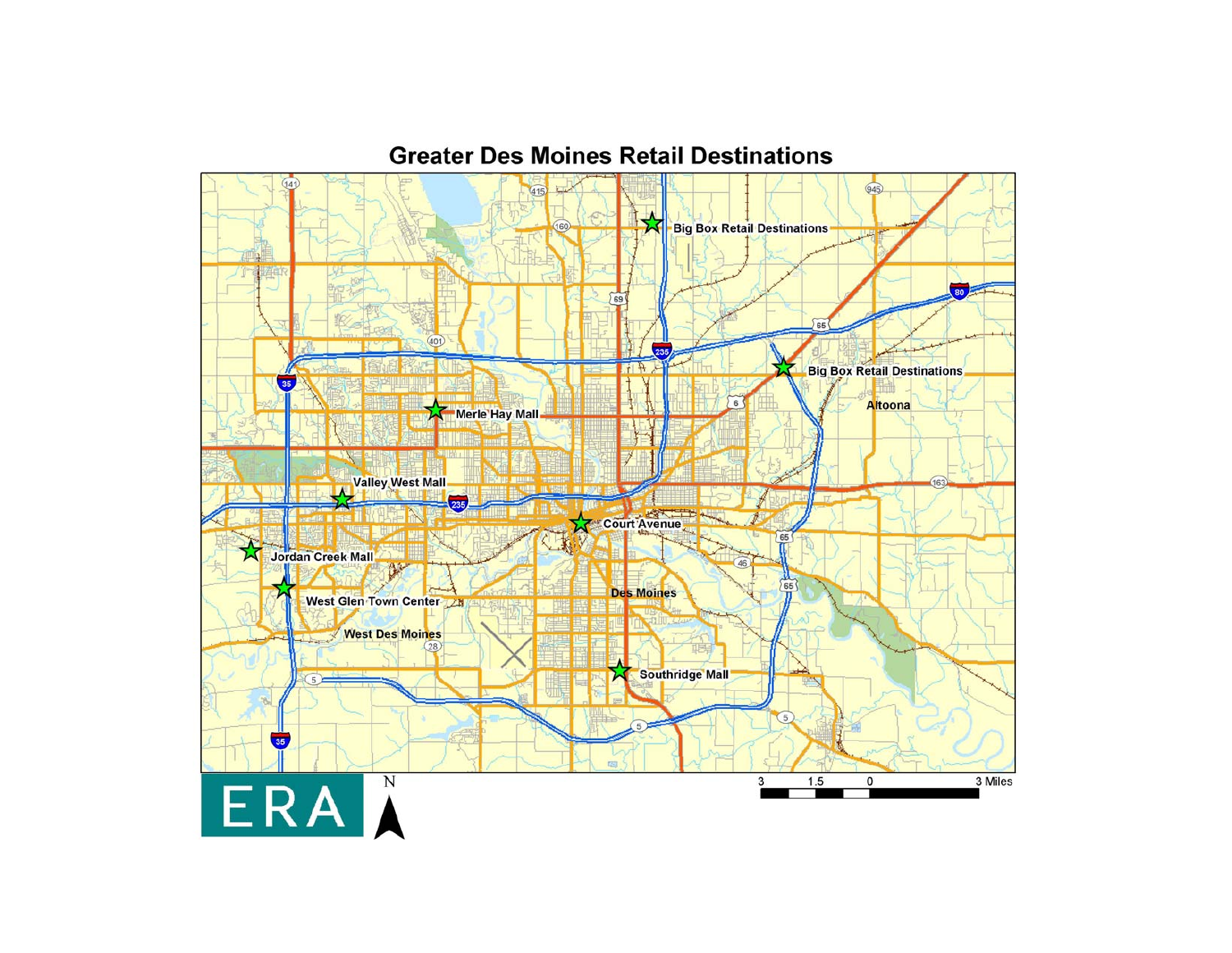

The region as a whole has added steadily to its retail stock, at an average of 4.7% per year for neighborhood & community shopping centers and an average of 3.2% per year in the big box category. In each case, the western suburbs have slightly outpaced the region as a whole. This corresponds with an income and population increase in the region. Suburban areas like Ankeny and western suburbs are capturing most of the retail growth. The opening of the Jordan Creek Mall in West Des Moines has further strengthened West Des Moines as the primary retail focus for the region. Although other shopping malls across Des Moines responded to the opening of Jordan Creek with renovations and different tenants, Southridge mall continues to experience leasing challenges; Although Merle Hay Mall went through considerable changes, with several new anchor stores, site assessments confirmed a surprising level of in-line tenant vacancies.

The above map does not show the beginnings of a big box retail cluster that will likely emerge at I-235 in Urbandale along Plum Drive, where a SuperTarget recently opened. There is a significant amount of interstate frontage along both sides of I-235, suitable for retail or office development. Full development of this area will relate to long-term plans to build a new interchange at NW  $100<sup>th</sup>$  Street.

### Johnston Retail Market

ERA completed an overview of Johnston's two retail corridors—the Merle Hay Corridor and the 86th St. Corridor. The following table summarizes the retail inventory for 86<sup>th</sup> Street, highlighting an inventory of about 275,000 square feet. The table excludes additional inventory located on the west side of NW  $86<sup>th</sup>$ Street in Urbandale. Commercial uses on the west side of the street include a Hilton Garden Inn, Starbucks, and other retail. The table includes the one significant big box format in Johnston, American TV and Electronics, with about 146,000 square feet of space.

| Location                                  | Square Feet |
|-------------------------------------------|-------------|
| $SEC - 62nd & 86th$                       |             |
| Mojo Restaurant                           | 3,000       |
| on 86th  South of NW 54th to Interstate   |             |
| American TV                               | 146,000     |
| Kum n Go                                  | 3,000       |
| Burger King                               | 4,000       |
| S/C - restaurant, bank, hair              | 22,500      |
| Village Inn                               | 4,400       |
| S/C - Restaurant, coffee, curves, Dominos | 12,600      |
| Westfield NWC 54th &86 <sup>th</sup>      |             |
| Quiznos                                   | 1,200       |
| Garage storage                            | 1,200       |
| Vine store                                | 1,200       |
| Mexican Restaurant                        | 2,400       |
| Other NWC 54th & 86th                     |             |
| Johnston Bank                             | 3,700       |
| McDonalds                                 | 4,000       |
| Dahl's food                               | 67,000      |
| Sub-Total- 86 St Corridor                 | 276,200     |

#### Table 12. Retail Inventory on 86th Street

Source: City of Johnston, ERA Surveys

The following table summarizes similar inventory data for the Merle Hay Road Corridor. The table points to an additional inventory of about 238,000 square feet, with retail space in the Village Square area being the key anchor. This area includes a HyVee grocery store and a small shopping center called Village Square. The analysis only shows 11,700 square feet of occupied space at Johnston Station, which remains about 50% leased in terms of retail space.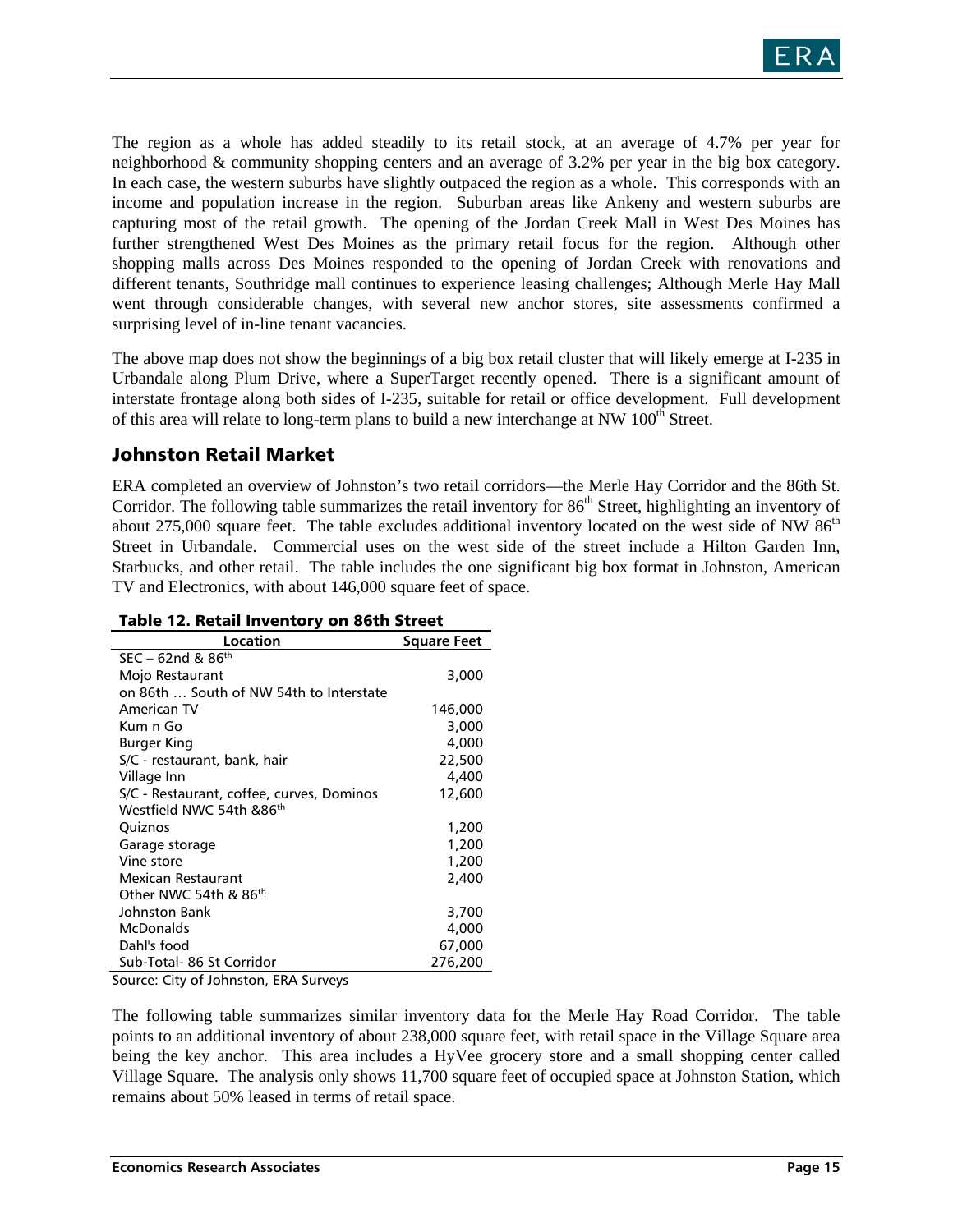

| <b>Retail Location</b>            | <b>Square Feet</b> |
|-----------------------------------|--------------------|
| Walgreens                         | 14,116             |
| Johnston Station                  | 11,725             |
| Strip - Johnston & Merle          | 12,500             |
| Strip - Merle & 55th (west) (1)   | 18,880             |
| Strip - Merle & 55th (west) (2)   | 18,994             |
| Strip - North of 57th (1)         | 10,200             |
| Strip - North of 57th (2)         | 8,040              |
| Strip - South of 62 <sup>nd</sup> | 10,636             |
| Restaurant - South of Johnst (1)  | 3,600              |
| Restaurant - South of Johnst (2)  | 5,402              |
| Restaurant - Acr from HyVee       | 4,319              |
| Restaurant - 60th                 | 572                |
| Village Square Area               |                    |
| Hy-Vee                            | 50,884             |
| Village Square Area               | 52,923             |
| Outparcel -Bourbon Street         | 5,040              |
| Outparcel- Green Briar            | 7,060              |
| <b>Picketts Restaurant</b>        | 2,035              |
| Dairy Queen                       | 1,974              |
| Sum - Merle Hay Corridor          | 238,900            |

| Table 13. Retail Inventory on Merle Hay Road |  |
|----------------------------------------------|--|
|----------------------------------------------|--|

Source: City of Johnston, ERA Surveys

The table shows an estimated citywide total of 515,000 square feet of space. Within the context of a regional retail market of about 14.3 million square feet, Johnston would be supporting about 3 percent of metro area retail inventory. At first glance, this seems right, as it is roughly proportionate to Johnston's share of the metro area population (2.7%). However, within the context of Johnston's above average income levels, the current level of inventory and retail sales are below average. The following additional inventory points are also noted.

#### **Retail Sales Trends**

The following table summarizes growth in retail sales for Johnston compared to its peer jurisdictions, between 1998 and 2006, using retail sales data for Polk County only. The table shows how Johnston has sustained dramatic annual growth in retail sales, at an annualized rate of 13% per year, ranking third in terms of overall growth. Grimes is notable in that it started 1998 behind Johnston in taxable sales (\$24 million), only to overtake it by 2006, with taxable sales of more than \$175.6 million. That the table includes only Polk County is significant, as the recently completed Jordan Creek Mall is located in Dallas County, where sales have increased by a reported \$300 million since 2004. As such, the overall retail sales increase for West Des Moines is significantly higher than the noted 3% growth rate.

|  |  | Table 14. Retail Sales Trends, Noted Jurisdictions, 1998 to 2006 |  |  |
|--|--|------------------------------------------------------------------|--|--|
|--|--|------------------------------------------------------------------|--|--|

| <b>Jurisdiction</b> | 1998          | 2006          | <b>CAGR</b> |
|---------------------|---------------|---------------|-------------|
| W. Des Moines       | \$704,030,575 | \$883,880,211 | 3%          |
| Urbandale           | \$257,706,550 | \$509,803,035 | 9%          |
| Altoona             | \$86,505,686  | \$326,328,358 | 18%         |
| Ankeny              | \$222.064.471 | \$514,316,083 | 11%         |
| Clive               | \$181,778,664 | \$324,306,255 | 8%          |
| Johnston            | \$48,160,189  | \$126,194,043 | 13%         |
| Grimes              | \$24,365,422  | \$175,645,546 | 28%         |

Source: Iowa Department of Revenue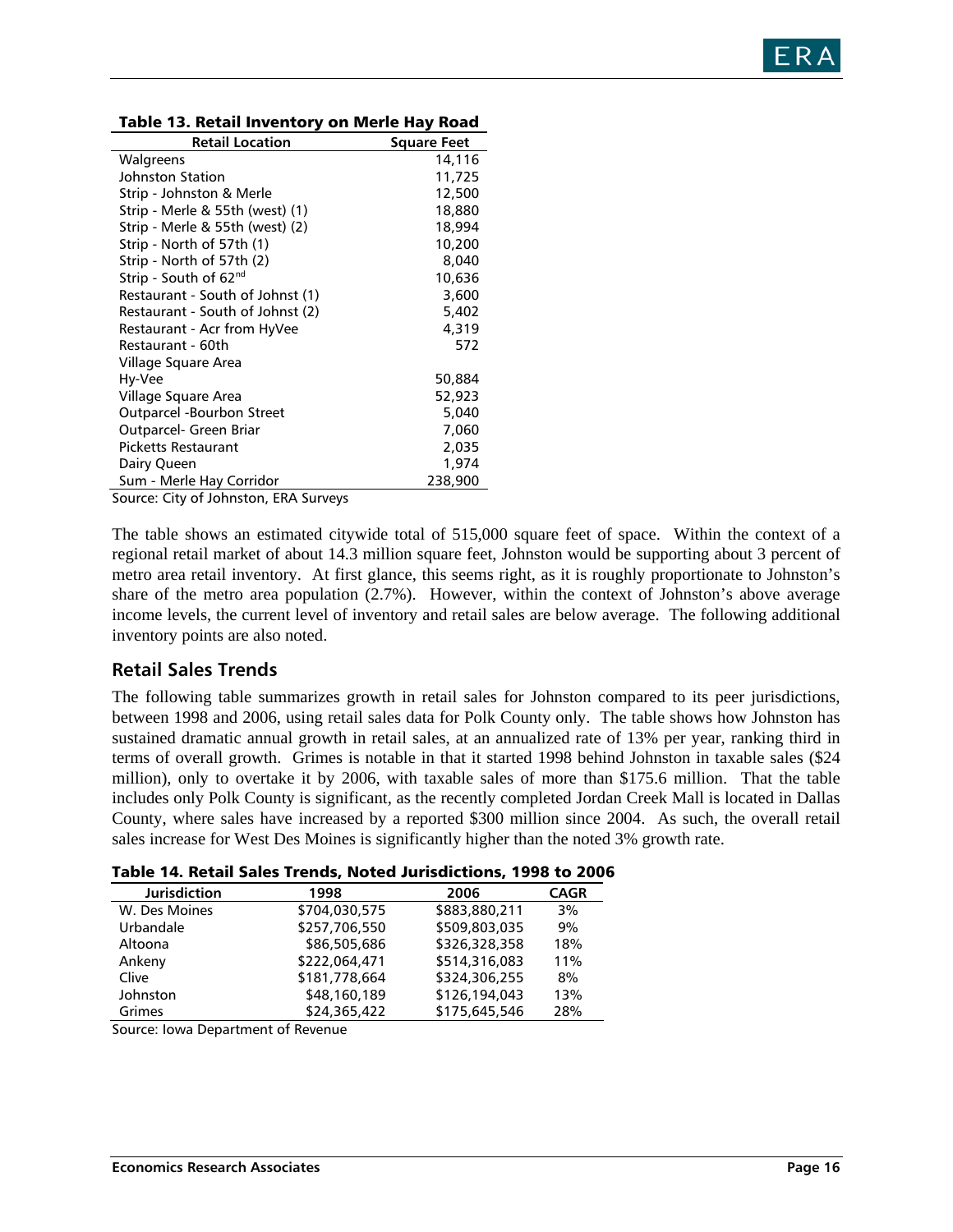

### **Pull Factor Approach**

To place this statement in perspective, ERA evaluated historic retail "pull factor" ratios for Des Moines area communities to establish relative levels of retail attraction and drawing power. Pull factors are ratios that compare local and state per capita retail sales, with adjustments for population and income differences. ERA's approach begins with Iowa Department of Revenue sales data, and then calculates pull factors, with an adjustment for differences in per capita income. The reader should note that ERA's approach varies slightly from the Office of Social and Economic Trend Analysis (SETA), so resulting pull factor calculations will vary. The following is a guide to interpreting pull factors:

- Pull factor less than  $1.0 =$  community losing retail sales to adjacent jurisdictions
- Pull factor of  $1 =$  resident retail spending balances with store sales
- Pull Factor greater than  $1 =$  the community is an importer of retail sales above what the resident market would support.

The table shows that between 2000 and 2006, the pull factor for West Des Moines increased as a result of the Jordan Creek Town Center and related development. Ankeny, Clive, and Urbandale went from being net exporters of retail sales to being net importers, with Ankeny's shift most pronounced. Johnston was and remains a significant exporter of retail dollars. The city's pull factor of .51 means that based on statewide sales trends, Johnston captures as much retail as would be spent by a city half its size. Put another way, it spends about half its total retail dollars in Johnston and the rest are spent in other cities. From another perspective, it should be noted that pull factors also correlate with increases in retail inventory (and retail sales); from experience, pull factor ratio shifts can be driven either by a significant increase in new inventory (more than 300,000 square feet), or by significant disparities in income. For Johnston, which supports a high per capita income in relation to its inventory (which is slightly above average), the approach yields a lower pull factor.

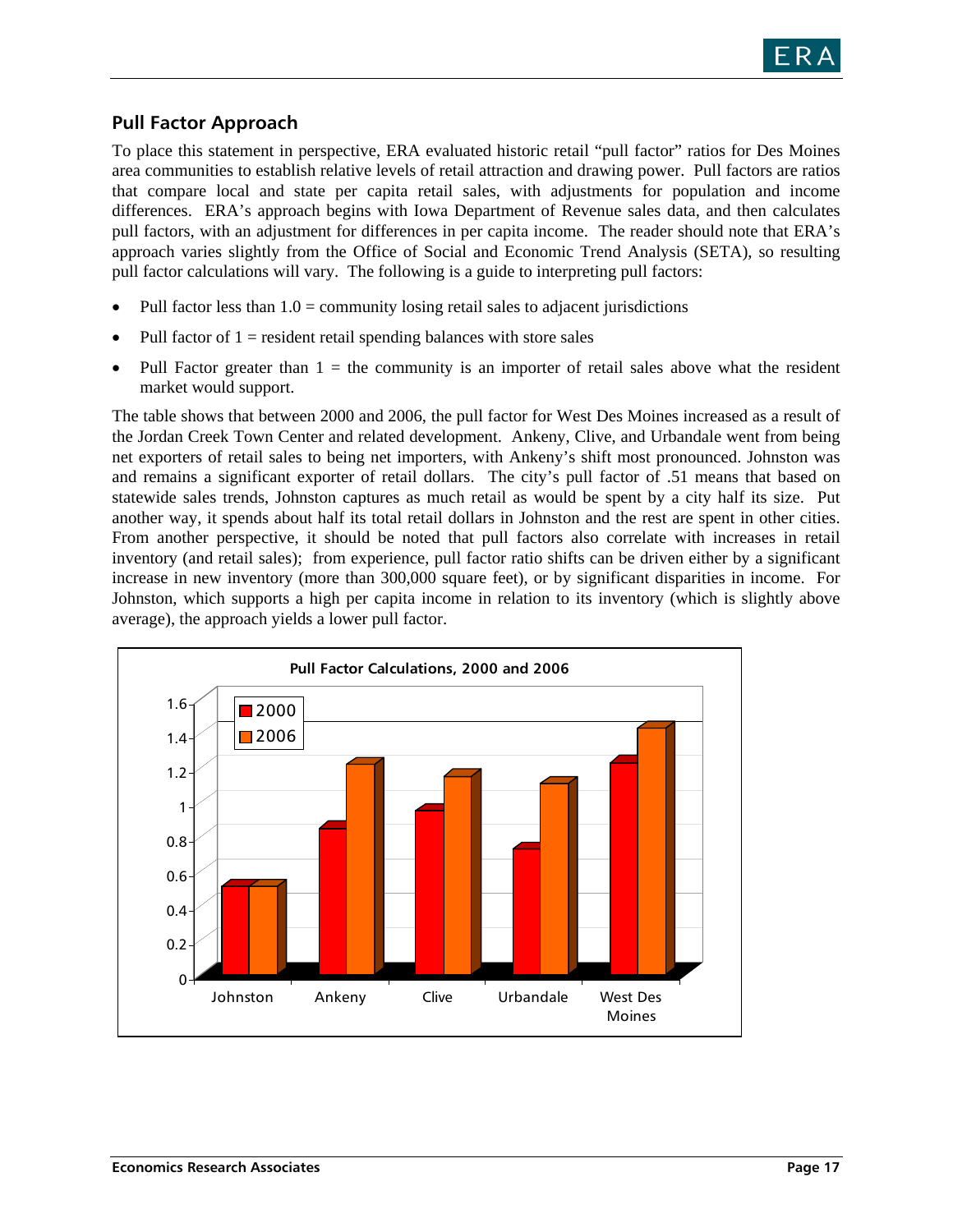

### **Sector Analysis**

It is also possible to calculate a retail pull factor by sector. The Iowa department of revenue reports revenues collected by retail stores in specific categories. Note that the categories describe the store, not the merchandise sold. Therefore, a gallon of milk purchased at Wal-Mart is considered "general merchandise" whereas household supplies purchased at Hy-Vee are considered "grocery". Even so, the table below shows Johnston's pull factor in several sectors.



Data for apparel stores and home furnishings stores in Johnston are unavailable due to privacy restrictions, which would exclude the sales impact of American TV. Their values are unavailable, not necessarily zero. The table shows that Johnston is a net importer of grocery dollars and a net exporter in all other categories. The community's general merchandise pull factor is notably low due to the fact that superstores do not have a presence in Johnston. (Such stores are the major players in general merchandise category).

According to the State of Iowa, Johnston's total retail sales in 2006 were \$126 million, increasing from a year 2000 level of about \$77 million. The community's inventory, as mentioned above, is approximately 515,000 square feet, which would relate to sales per square foot of \$245. Dollars and Cents of Shopping Centers, an industry benchmark produced by the Urban Land Institute, shows community shopping centers in the Midwest realized a median of \$235 per square foot in 2006 and neighborhood shopping centers realized \$263 per square foot in 2006. In Johnston, the retail base is either community or neighborhood-level, indicating that existing stores in Johnston are performing consistently with median figures for shopping centers of similar type in the Midwest.

### National Retail Trends

Changing competitiveness in retail across the Des Moines area reflects several national retail trends. First, the Jordan Creek Town Center is an example of the lifestyle center format that is popular among mall developers and customers today. It includes many specialty shops, as well as restaurants and entertainment options. The outdoor pond and walking trails provide a backdrop for outdoor summer concerts. Similarly, in Ankeny and West Des Moines there are new mixed-use projects coming online. These range in character from West Glen to Tallyn's Reach to Prairie Trails.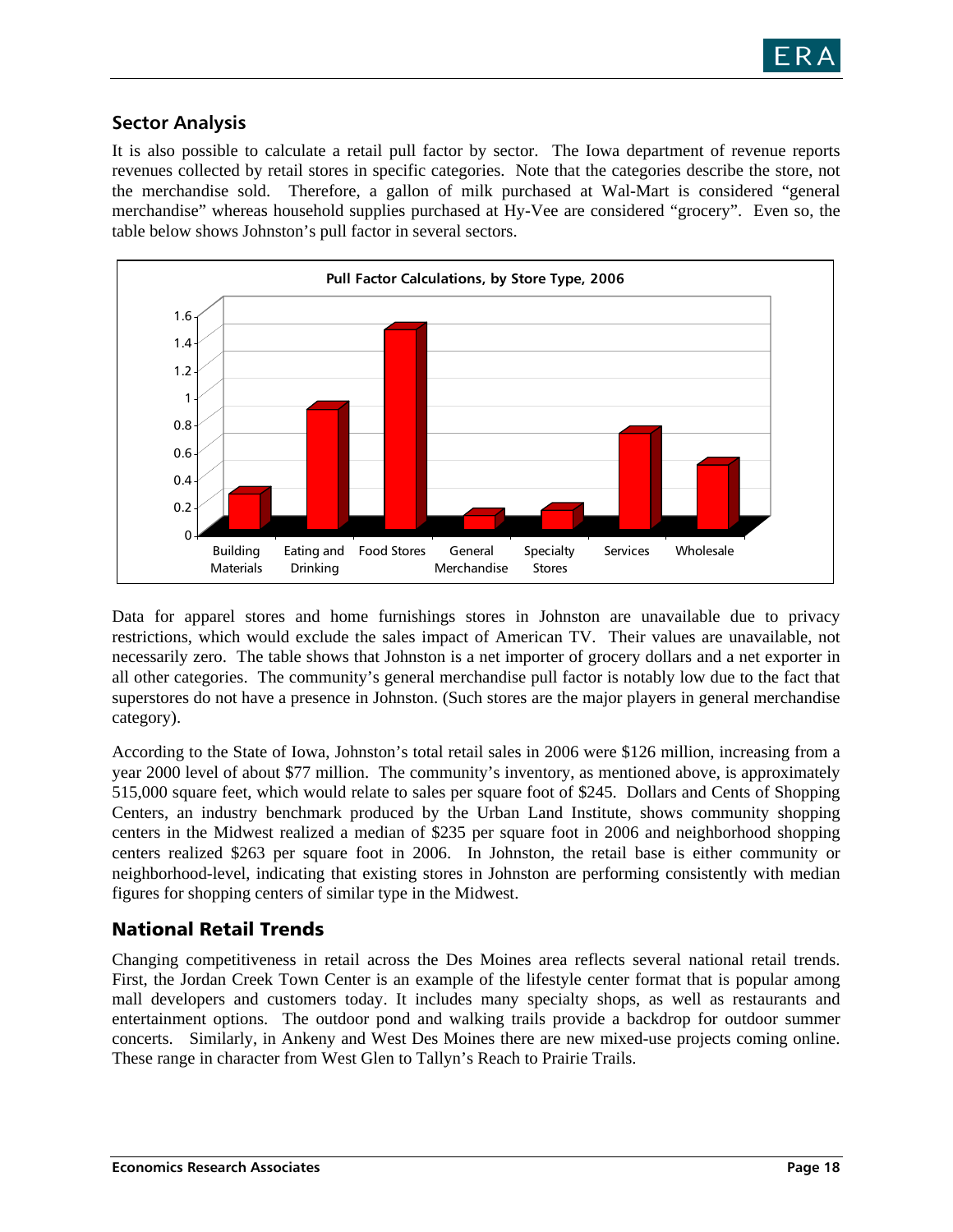

To place local changes in a national perspective, the following two charts summarize key nationwide shifts in where and how people spend their retail dollars between 1992 and 2006. The tables highlight the tremendous growth in warehouse clubs and internet spending, as well as other general merchandise stores, which includes places such as Kohl's, offset by declines in market share for department stores and grocery stores. The first chart highlights comparisons in annualized growth in retail sales by store type since 1992; the second chart highlights the shift in share of per capita retail spending by store type over the same period.



Source: US Census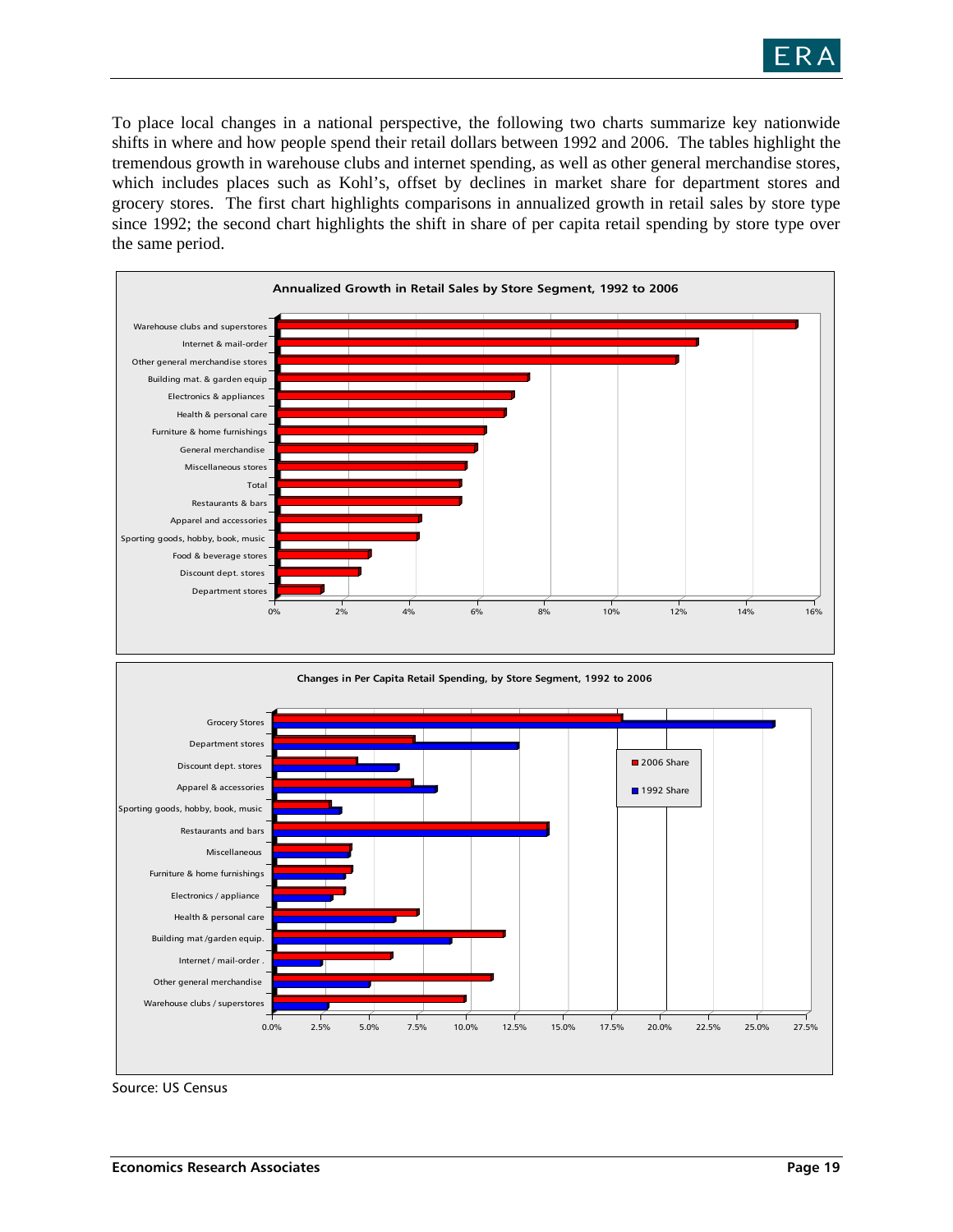

The following segment specific trends are also noted:

- Since 1992, while overall retail sales have increased at about 5% per year, warehouse club and superstore retail sales have grown by more than 15% per year. The strength and growth plans of Walmart, Target, and Meijer are notable, and will have very specific implications for traditional grocery store and department store formats.
- The Internet continues to absorb market share from traditional retail formats, including downtowns. Between 1992 and 2005, Internet retailing increased from 2.4% to 6% of total retail sales, representing growth from about \$35 billion in 1992 to more than \$180 billion in 2006. On a per capita basis, this shift reflects an increase in individual spending on the internet from \$138 per year to \$610 per year. While the re-allocation of retail sales to the Internet is of little concern to retail chains, the same cannot be said for communities that derive sales taxes from retail space in the community, and see sales dollars and taxes captured by internet formats.
- Reflecting the growth of superstores and warehouse clubs, traditional grocery stores and department stores have increasingly underperformed other segments. Over the noted period, the grocery store share of total per capita retail sales decreased from 26% to 18% of total sales, with overall growth on a per capita basis of 1.6% per year. For department stores, the decrease was from 13% down to 7% of total per capita retail sales, with overall growth in per capita sales of 0.2%; both estimates are well below inflation. While Department stores have only continued to struggle, grocery stores have responded, with formats either growing in size (80,000 sf and up) or getting smaller (Trader Joes at 15,000 sf). The traditional 40,000 sf grocery store appears to be competitively challenged in the current market.
- Growth of health and personal care stores reflects the increasing scale of products and services that drug stores and pharmacies now offer. Walgreens and CVS have been very aggressive in expanding across the Midwest.
- While larger format building material stores (Lowes, Menards, and Home Depot) have dramatically altered the market for home improvement supplies, sales growth appears to have slowed, reflecting a likely level of saturation.

There are also several broader economic factors that are influencing retail spending patterns including:

- Recent and current energy cost increases for oil, natural gas, and gasoline tend to have the strongest impact on low to middle income residents, diverting a share of potential retail spending into energy. While historic spikes in energy prices have been short-lived, changing international economic conditions would tend to point to a future with higher energy prices. Since 1998, unleaded gasoline prices have increased at an annualized rate of 16%, while natural gas prices have increased at a 9.4% annualized rate.
- Retailers in general are also reacting to changing spending patterns driven by new technologies (broadband access and cell phones), which have in the past 2 to 3 years captured a significant share of disposable income, in the range of \$50 to \$150 per month. The emergence of services including TiVo, XM Satellite Radio, ITunes, and Netflix are examples. The impact of broadband access is expected to have a significant impact on the profitability of traditional video rental stores, a standard anchor of many neighborhood retail centers.
- Nationally, shopping center owners are awaiting the expected fallout from the recent May / Federated department store merger which is expected to result in a number of traditional department store anchors going vacant. The current rollout of Macy's as a national brand also highlights the disappearance of more than 10 regional department store brands, including Marshall Fields, Filene's,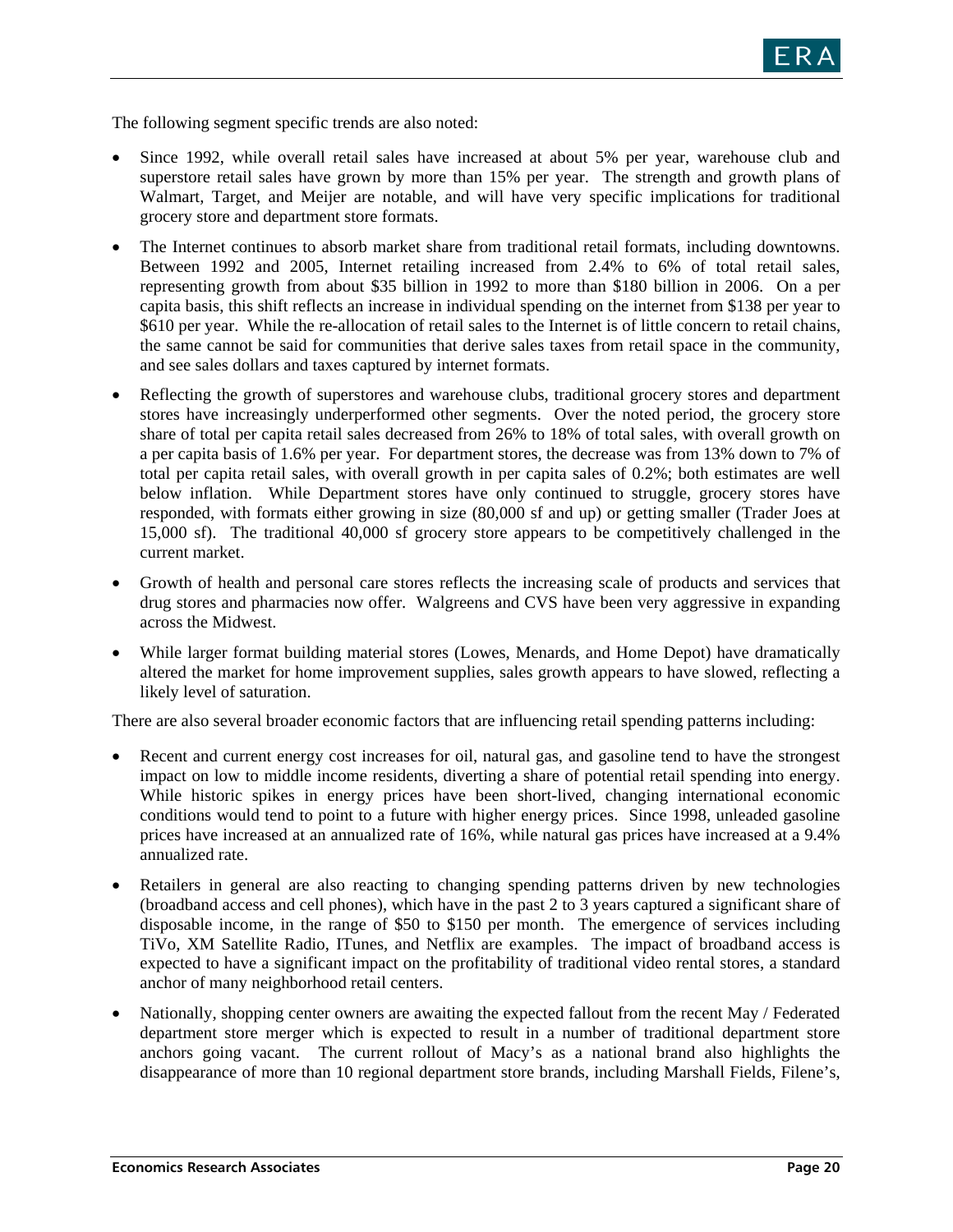Foley's, Hecht's, Famous-Barr, Kaufmann's, Robinsons-May, and L.S. Ayres. Furthermore, the recent Sears / Kmart merger also raises questions about the future of these two brand names.

• National chain retailers are increasingly engaging in battles for market share (Walmart versus Target, Kohl's versus JC Penney, and Lowes versus Home Depot and Menards, and Walgreens versus CVS). In all cases, the companies involved will choose to locate stores in close proximity to each other to pull sales from a competitor, even at the expense of cannibalizing existing store sales. In general, this level of competition has boosted retail inventories, lowered store sales per square foot, and created greater competitive pressures for independent store owners.

### Retail Market Implications

ERA analysis of the local retail market highlights several critical factors:

- Johnston is supporting above average factors for educational attainment and income, which should dictate support for higher levels of retail spending and inventory. However, currently a majority of retail sales are leaking to adjacent jurisdictions, with Merle Hay Mall and Jordan Creek Mall being related factors, as well as the reality that the community does not have a central destination for retail and services.
- Within the context of existing sales leakage, current forecasts show that the community will continue to grow in population and income, with a potential 2030 population of about 32,480 residents, suggesting that the community will double in size over the next 20 years.
- Looking to 2011, and the RDG Charrette process, assuming no changes in regional retail competition, ERA estimates that Johnston could support an additional 100,000 to 200,000 square feet of retail space. This estimate considers that current space is sustaining a low vacancy level, and that the community will continue to grow in both population and incomes. Any new projects will need to be well planned and tenanted.
- While the overall inventory projection is positive, project development will be contingent on identification of key anchor retailers to drive project success. While traditional anchor stores for neighborhood and community retail centers have tended to be grocery or pharmacy based, ERA has noticed new hybrid anchor combinations, which include, restaurants, pairings of smaller "category killers" such as Staples, Petsmart, or Michaels, and medical services.
- Growth in Johnston will push the community further to the north and west, toward vacant farmland along State Route 141, where the Johnston Comprehensive Plan has identified numerous intersections for new commercial, retail, and office development, with some sites that will be competitive for larger format retailers. While there are numerous sites that could be developed, ERA's key concern relates to identifying a key destination site for the community.
- The Merle Hay Corridor is challenged by significant farmland to the west (Pioneer) and open space to the east (Des Moines River), and Saylorville Lake and Camp Dodge to the north, which reduces the number of rooftops in immediate proximity to drive retail demand.
- Within the context of new development areas on the north and west side of Johnston, as well as limited rooftops to drive neighborhood and community retail, opportunities for the Merle Hay Corridor are limited, with retail opportunities focused on infill sites south of NW 62<sup>nd</sup> Road, and higher density residential uses northward.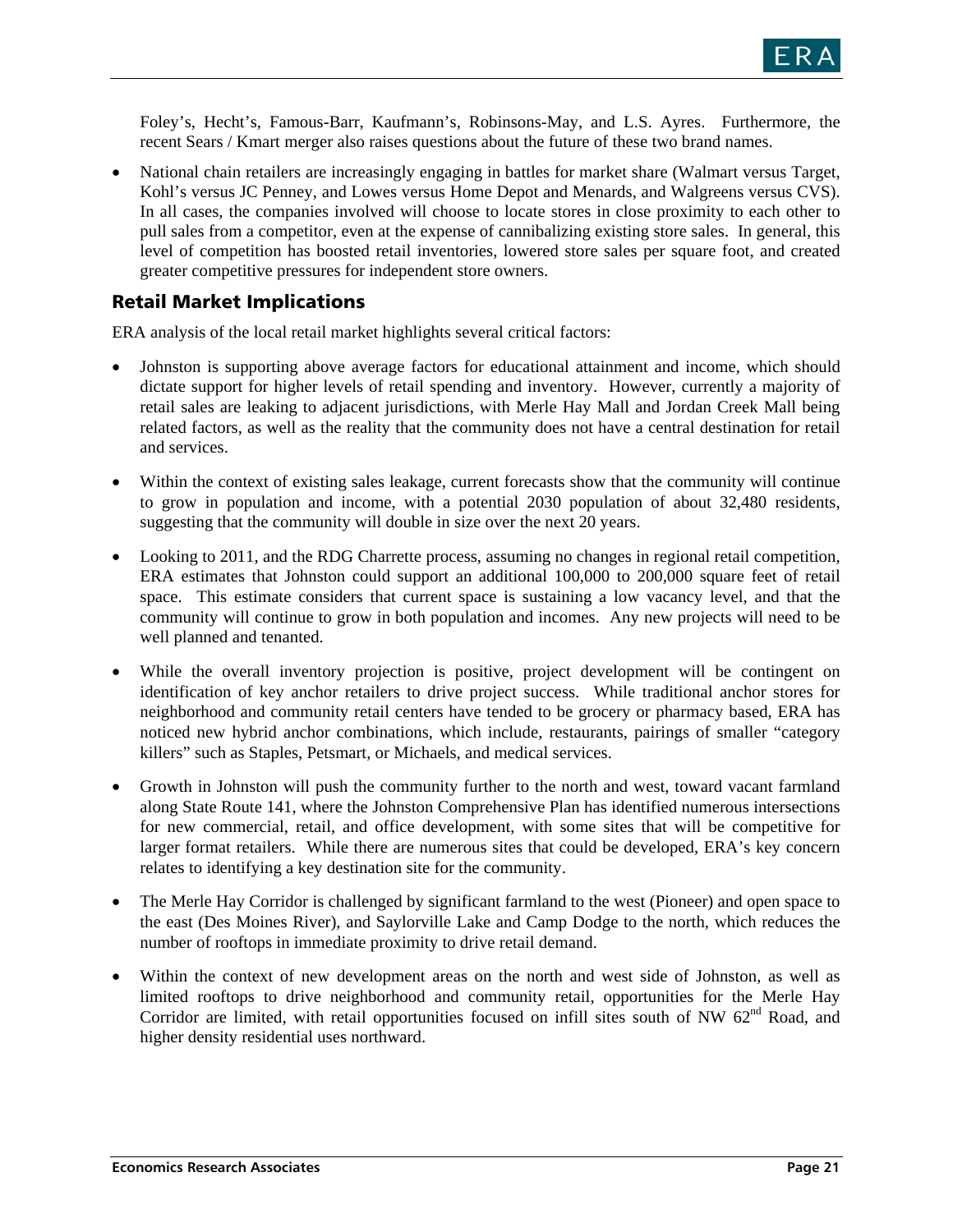

## Office / Industrial Real Estate Market Analysis

This section is based on research published by CBRE/Hubbel real estate for the Des Moines market. It divides the Des Moines region into several submarkets:

- Western Suburbs Including Johnston, West Des Moines, Urbandale, Clive, and Grimes
- Central Business District Downtown Des Moines
- Northeast Altoona, Pleasant Hill, and parts of Des Moines
- Northwest Parts of Des Moines and other areas
- South Parts of Des Moines and some unincorporated area,
- Ankeny Treated as a separate submarket.

### Inventory and Vacancy Overview

This section presents several tables that show inventory and vacancy rates for different property types in the Des Moines market. Property types are grouped into several categories:

### **Office Market**

Over 300,000 square feet of space was added in the western suburbs between 2004 and 2005; the next year, another 800,000 square feet was added (Part of this is the Wells Fargo addition). The western suburbs actually have almost as much inventory as the central business district core and fringe combined. Together, those three submarkets represent 92%t of the region's office space. Johnston supports a modest share of the regional office market, and is included in the Western suburban totals shown below.

#### Table 15. Total Office Inventory in Square Feet, 2002-2007

| <b>Submarket</b>            | 2002       | 2003       | 2004       | 2005       | 2006       | 2007       |  |
|-----------------------------|------------|------------|------------|------------|------------|------------|--|
| Western Suburbs             | 9.465.689  | 9.684.674  | 9.865.708  | 10.219.215 | 11.165.869 | 11.462.387 |  |
| <b>CBD Core</b>             | 8,454,308  | 8,780,803  | 9,291,972  | 9,130,290  | 8,734,167  | 9,033,049  |  |
| <b>CBD Fringe</b>           | 2,511,319  | 2,471,205  | 2,463,288  | 2,524,585  | 2,453,585  | 2,498,774  |  |
| Northwest Des Moines        | 908,429    | 908,429    | 908,429    | 908,429    | 808,429    | 908,429    |  |
| <b>Northeast Des Moines</b> | 384,482    | 384,482    | 384,482    | 384,482    | 376.532    | 376.532    |  |
| South Des Moines            | 372,371    | 378,131    | 378,131    | 402,040    | 402,040    | 408,245    |  |
| Ankeny                      | 257,327    | 284,361    | 293,271    | 293,271    | 315,908    | 315,908    |  |
| Total                       | 22,353,925 | 22,892,085 | 23,585,281 | 23,862,312 | 24,356,530 | 25,003,324 |  |

#### Table 16. Office Occupancy, 2004-2007

| <b>Submarket</b>                     | 2004  | 2005  | 2006  | 2007  |
|--------------------------------------|-------|-------|-------|-------|
| Western Suburbs                      | 91.6% | 89.1% | 90.3% | 90.9% |
| <b>CBD Core</b>                      | 91.1% | 92.5% | 95.1% | 94.5% |
| <b>CBD</b> Fringe                    | 90.2% | 90.5% | 90.0% | 89.8% |
| Northwest Des Moines                 | 86.1% | 86.8% | 90.7% | 90.2% |
| Northeast Des Moines                 | 86.6% | 98.2% | 97.8% | 98.5% |
| South Des Moines                     | 92.6% | 89.4% | 92.1% | 92.0% |
| Ankeny                               | 88.6% | 91.0% | 90.1% | 90.8% |
| Total                                | 90.9% | 90.6% | 92.2% | 92.2% |
| $\cdot$ $- \cdot \cdot$<br>$- - - -$ |       |       |       |       |

Source: CB Richard Ellis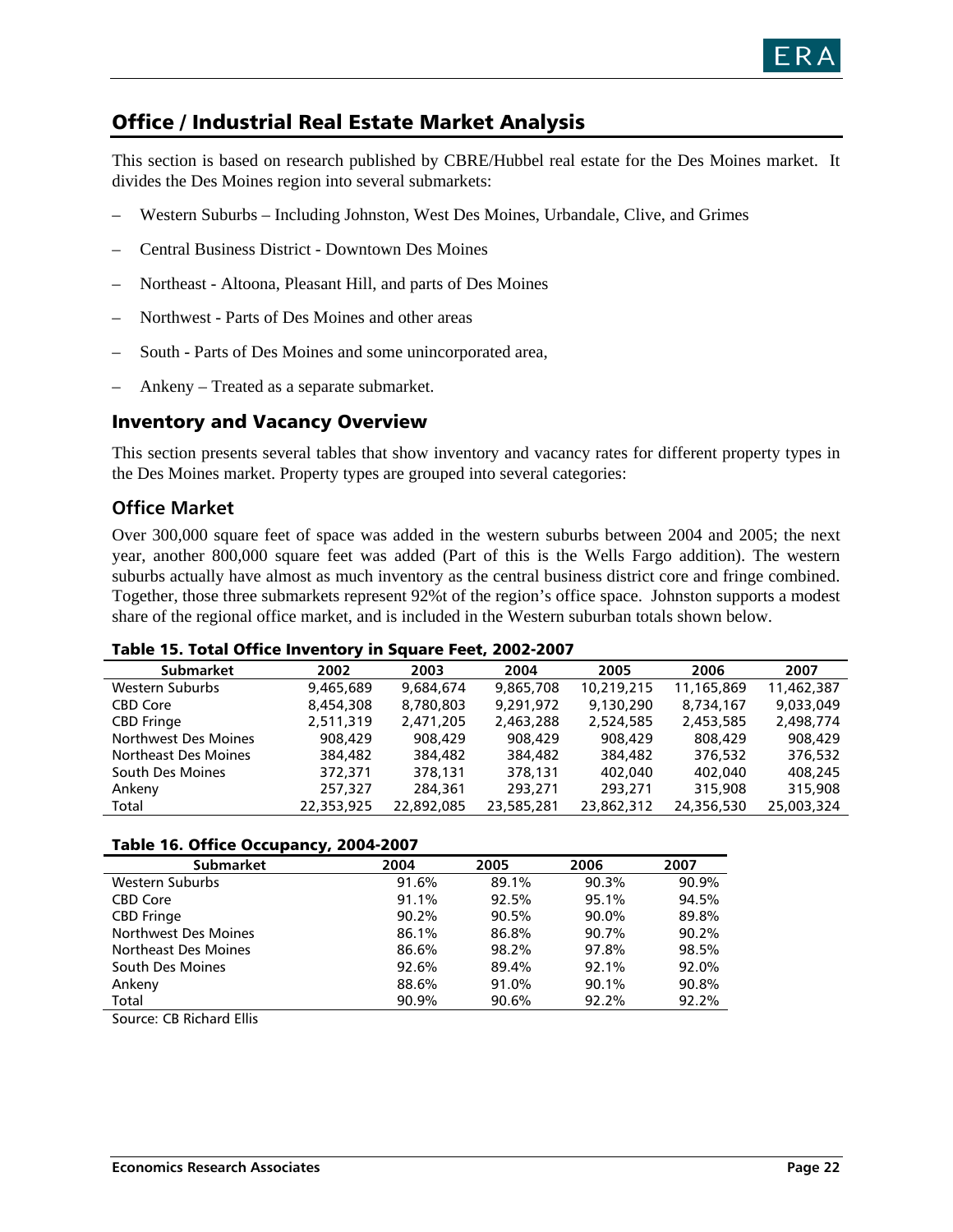

### **Industrial & Flex Market**

The tables below show the inventories and occupancy rates for warehouse, manufacturing, and flex space. Warehouse space has experienced growth in South Des Moines, where occupancy remains highest among all submarkets. There has also been some growth in Northeast Des Moines, which is the largest submarket for warehouse space. All submarkets except the CBD Fringe have posted occupancy rates over 85 percent in 2006. The occupancy in the western suburbs has improved from 82% to over 89% between 2005 and 2006. In that same period, the region saw an increase of about 200,000 square feet in warehouse space.

|                             | .          |            |            |            |            |            |
|-----------------------------|------------|------------|------------|------------|------------|------------|
| <b>Submarket</b>            | 2002       | 2003       | 2004       | 2005       | 2006       | 2007       |
| Western Suburbs             | 7,127,416  | 7,201,136  | 7,301,269  | 7,615,683  | 7,817,353  | 7,982,837  |
| <b>CBD Core</b>             |            |            |            |            |            |            |
| <b>CBD Fringe</b>           | 2,934,689  | 2,934,689  | 2,934,689  | 2,817,921  | 2,762,481  | 2,643,903  |
| Northwest Des Moines        | 1,400,612  | 1,415,612  | 1,414,760  | 1,388,359  | 1,388,359  | 1,388,359  |
| <b>Northeast Des Moines</b> | 10,501,854 | 10,501,854 | 11,589,215 | 11,685,467 | 11,824,191 | 11,919,610 |
| South Des Moines            | 2,865,195  | 2,855,055  | 2,863,775  | 2,863,775  | 3,429,874  | 3,429,874  |
| Ankeny                      | 2,557,678  | 2,660,278  | 2,660,278  | 2,735,004  | 2,781,525  | 2,814,085  |
| Total                       | 27,387,444 | 27,568,624 | 28,763,986 | 29,106,209 | 30,003,783 | 30,178,668 |
|                             |            |            |            |            |            |            |

#### Table 18. Warehouse Occupancy, 2004-2007

|                      | . .   |       |       |       |
|----------------------|-------|-------|-------|-------|
| <b>Submarket</b>     | 2004  | 2005  | 2006  | 2007  |
| Western Suburbs      | 82.0% | 82.4% | 89.3% | 93.0% |
| <b>CBD Core</b>      |       |       |       |       |
| <b>CBD Fringe</b>    | 80.7% | 69.7% | 73.6% | 75.5% |
| Northwest Des Moines | 81.6% | 89.0% | 88.4% | 83.6% |
| Northeast Des Moines | 89.7% | 83.9% | 85.8% | 93.0% |
| South Des Moines     | 89.4% | 90.6% | 94.1% | 97.2% |
| Ankeny               | 96.6% | 99.6% | 92.0% | 91.6% |
| Total                | 87.0% | 84.5% | 87.2% | 91.4% |

#### Table 19. Manufacturing Inventory in Square Feet, 2002-2007

| <b>Submarket</b>     | 2002       | 2003       | 2004       | 2005       | 2006       | 2007       |
|----------------------|------------|------------|------------|------------|------------|------------|
| Western Suburbs      | 2,904,456  | 2,904,456  | 2,904,456  | 2,904,456  | 2,849,570  | 2,948,870  |
| <b>CBD Core</b>      |            |            |            |            |            |            |
| <b>CBD Fringe</b>    | 342,371    | 342,371    | 342,371    | 342,371    | 34,371     | 342,371    |
| Northwest Des Moines | 902.329    | 902,329    | 902,329    | 902,329    | 902,329    | 846,444    |
| Northeast Des Moines | 5,790,032  | 5,790,032  | 5,662,091  | 5,667,590  | 5,698,270  | 5,698,270  |
| South Des Moines     | 1,664,253  | 1,719,761  | 1,719,761  | 1,735,761  | 1,169,662  | 1,169,662  |
| Ankeny               | 1,461,705  | 1,461,705  | 1,461,705  | 1,461,705  | 1,461,705  | 1,461,705  |
| Total                | 13,065,146 | 13,120,654 | 12,992,713 | 13,014,212 | 12,423,907 | 12,467,322 |

#### Table 20. Manufacturing Occupancy, 2004-2007

| <b>Submarket</b>            | 2004   | 2005   | 2006   | 2007  |
|-----------------------------|--------|--------|--------|-------|
| Western Suburbs             | 98.6%  | 92.7%  | 94.3%  | 95.0% |
| <b>CBD Core</b>             |        |        | ٠      |       |
| <b>CBD</b> Fringe           | 91.1%  | 100.0% | 100.0% | 81.7% |
| <b>Northwest Des Moines</b> | 100.0% | 98.7%  | 92.9%  | 94.0% |
| Northeast Des Moines        | 95.8%  | 96.9%  | 99.3%  | 97.8% |
| South Des Moines            | 56.4%  | 74.9%  | 89.9%  | 84.1% |
| Ankeny                      | 100.0% | 100.0% | 99.8%  | 99.8% |
| Total                       | 91.9%  | 93.6%  | 96.9%  | 95.4% |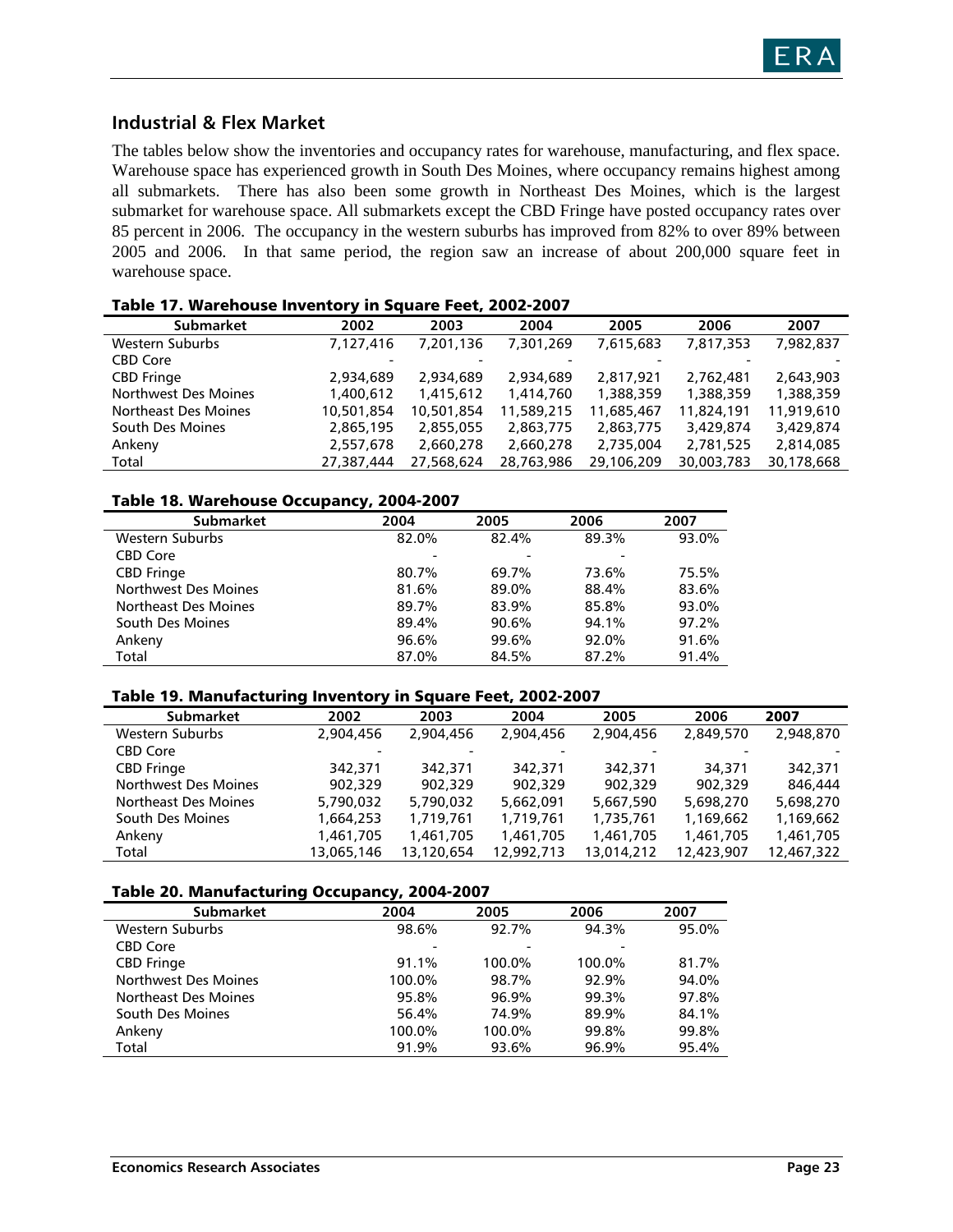The region has seen a net loss of manufacturing space; the western suburbs also lost a little space. Occupancy remains strong, with all submarkets near or above 90%; the region's occupancy rate is 97%. The western suburbs have 94% occupancy. Several corridors are considered by real estate leaders to be frontiers in manufacturing, industrial or warehouse space. These are found in Grimes, Clive, and to some extent Ankeny.

| <b>Submarket</b>     | 2002      | 2003      | 2004      | 2005      | 2006      | 2007      |
|----------------------|-----------|-----------|-----------|-----------|-----------|-----------|
| Western Suburbs      | 2,764,750 | 2,844,374 | 2,906,372 | 3.083.758 | 3,209,048 | 3,242,864 |
| <b>CBD Core</b>      |           |           |           |           |           |           |
| <b>CBD Fringe</b>    | 699.803   | 699,803   | 699,803   | 735.885   | 735.885   | 735,885   |
| Northwest Des Moines | 99.161    | 99.161    | 99.161    | 99.161    | 99.161    | 99.161    |
| Northeast Des Moines | 475,434   | 475,434   | 475,434   | 475,434   | 509.034   | 509.034   |
| South Des Moines     | 204,840   | 204,840   | 237,370   | 237,370   | 237,370   | 237,370   |
| Ankeny               | 358,035   | 358,035   | 379,635   | 401,235   | 401,235   | 421,710   |
| Total                | 4,602,023 | 4,681,647 | 4,797,775 | 5,032,843 | 5,191,733 | 5,246,024 |

#### Table 21. Flex Inventory in Square Feet, 2002 to 2007

#### Table 22. Flex Occupancy, 2004-2007

| - -                  |         |         |         |       |
|----------------------|---------|---------|---------|-------|
| <b>Submarket</b>     | 2004    | 2005    | 2006    | 2007  |
| Western Suburbs      | 89.5%   | 87.0%   | 82.6%   | 85.4% |
| <b>CBD Core</b>      | $0.0\%$ | $0.0\%$ | $0.0\%$ |       |
| <b>CBD</b> Fringe    | 80.5%   | 73.7%   | 85.9%   | 88.4% |
| Northwest Des Moines | 61.3%   | 92.7%   | 96.1%   | 94.4% |
| Northeast Des Moines | 78.6%   | 74.6%   | 77.3%   | 84.0% |
| South Des Moines     | 79.5%   | 73.5%   | 75.4%   | 78.7% |
| Ankeny               | 79.4%   | 82.3%   | 79.2%   | 82.7% |
| Total                | 85.2%   | 83.1%   | 82.3%   | 85.4% |

The flex market has not been as strong as the manufacturing market; but this probably has to do with speculative space. Most real estate investors building industrial space speculatively will build flex space because it can attract the greatest number of tenants with the least amount of building customization.

### **Implications**

For Johnston, the office, industrial and flex markets reflect long-term opportunities, due to several realities:

- For the past several years, the regional office market has been driven by decisions by several large companies such as Wells Fargo, who have made considerable investments in new owner-occupied office space.
- Although Johnston has a number of well-located commercial development sites on the northwest side of town, there are other sites in Urbandale and Grimes that are better located, and will likely develop first.
- In particular, frontage along I-35 in Urbandale between NW 86<sup>th</sup> and NW 100<sup>th</sup> Streets will be the primary competitor to Johnston. This acreage will require a new interchange at NW 100<sup>th</sup> Street to maximize opportunities.
- Recent new office projects (Johnston Station and the Windsor Office Park) in Johnston have met with a slow market response.

For the RDG Charrette process, ERA views the office, service, and warehouse markets as long-term opportunities, offset by modest abilities to capture demand for neighborhood office / service uses, perhaps tied in with a new town center project.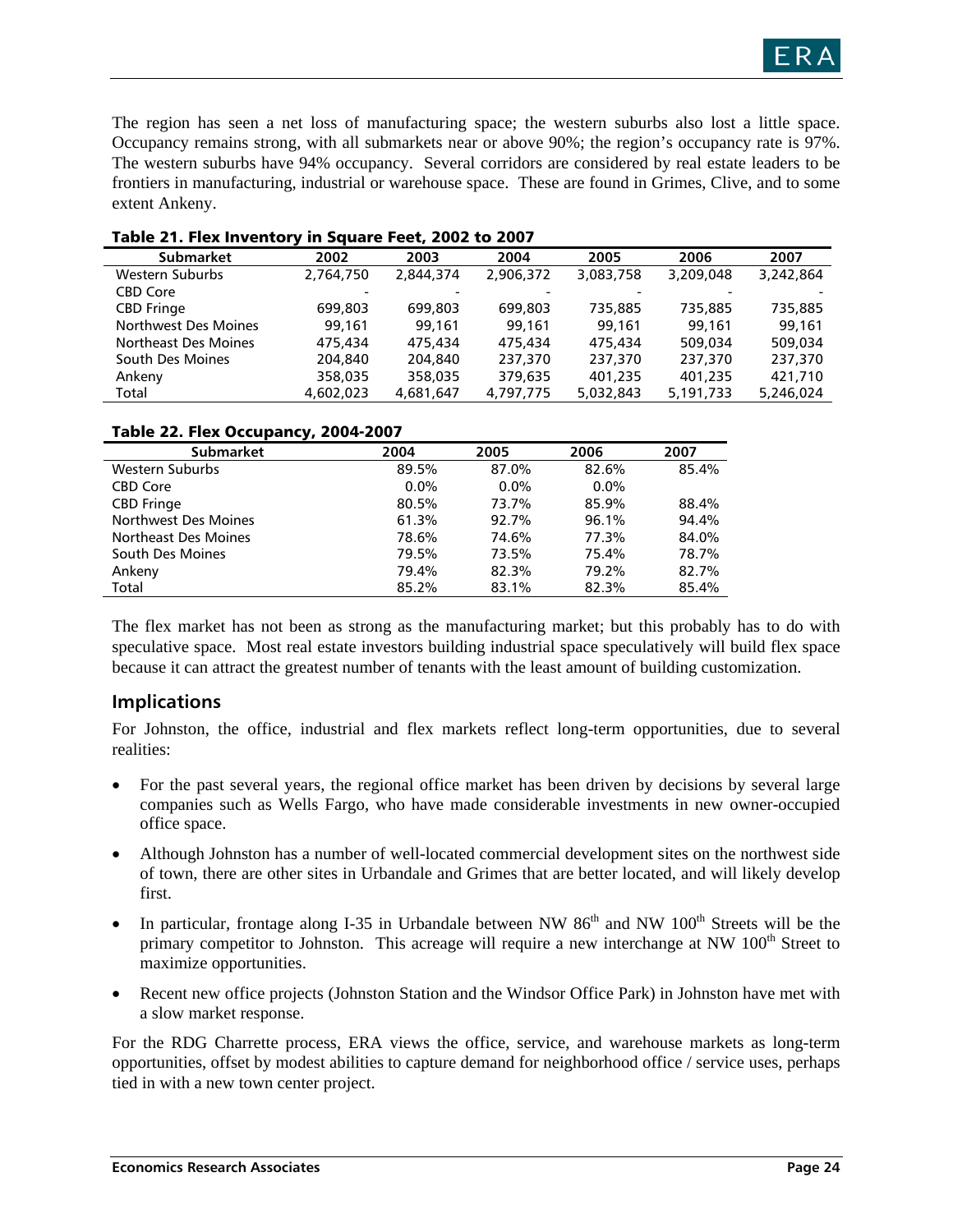

## Analysis of Recent Sales

This section examines recent real estate sales in Johnston and in Polk County to provide some baseline estimates for property values along the Merle Hay corridor. Many factors go into the price of land, so the previous sales are not always a true reflection of value. However, taken together, the sales considered in this section provide a reasonable range of values. Among the many factors that would affect the price of land in a corridor like Merle Hay are.

- Entitlements and utilities: Land that is served by utilities, has zoning entitlements, and is ready for construction will come at a premium.
- Existing Site Improvements: If land contains an obsolete building that must be torn down in order for the land to be upgraded to a higher and better use, then the value will reflect the costs associated with the teardown.
- Access: High visibility corners at a signalized intersection provide the easiest access for all motorists. Parcels with restricted left-turn access or other difficult issues will have less value to retailers.
- Parcel shape and size: On a per-acre basis, larger parcels generally sell for less per acre. In addition, awkward parcel shapes make it difficult to use the parcel efficiently, and so may in some cases depress per-acre prices.
- Special circumstances: A key variable; In order for a sale to reflect the true market price of the real estate, several things must be true:
	- 1. Buyers and sellers have typical motivations. One party cannot be acting under duress or under unusual circumstances. (An estate sale would be an unusual circumstance.)
	- 2. Buyers and sellers have good local information and negotiate with each other in good faith.
	- 3. The property must have been on the market long enough for several interested buyers to consider it. (Properties that sell the week they are put for sale do not represent market price.)
	- 4. No out-of-the-ordinary concessions were made by the buyer or the seller.
	- 5. No extraordinary financing options were available to the buyer. (Buyers that get very favorable financing have the ability to overpay.)

No outside analyst can ever be sure that all these conditions apply because real estate contracts are not public information; however, ERA did take some appropriate precautions when analyzing real estate sales data from Polk County. ERA excluded from its analysis properties that were sold by any public authority or bank to indicate sellers under duress. ERA also eliminated estate sales because these are generally atypical. Sales at auction violate the third principle above, and so these are excluded. Finally, any sales between family members are excluded as well. The remaining sales provide a picture of the market, even if some individual sales may be unusual in some way.

ERA should also note here that market prices will fluctuate based on the nature of the buyers and sellers. A real estate sale can be a very complex transaction. The terms of the deal often matter as much as the price. For example, two identical parcels may sell on the same day. In one transaction, the buyer may bring cash to the table and close the deal within one week of the contract being written. For this, the buyer would expect to get a favorable price. In the other deal (for an identical parcel), the buyer has arranged several tiers of financing that could take up to six weeks to finalize. In exchange, the seller may request a favorable price. Although the two parcels may have been identical, the terms of the deal favored the buyer in the first instance and the seller in the second. The final price would probably reflect this advantage—and the two identical parcels would have different sales prices simply as a result of how the deals were structured.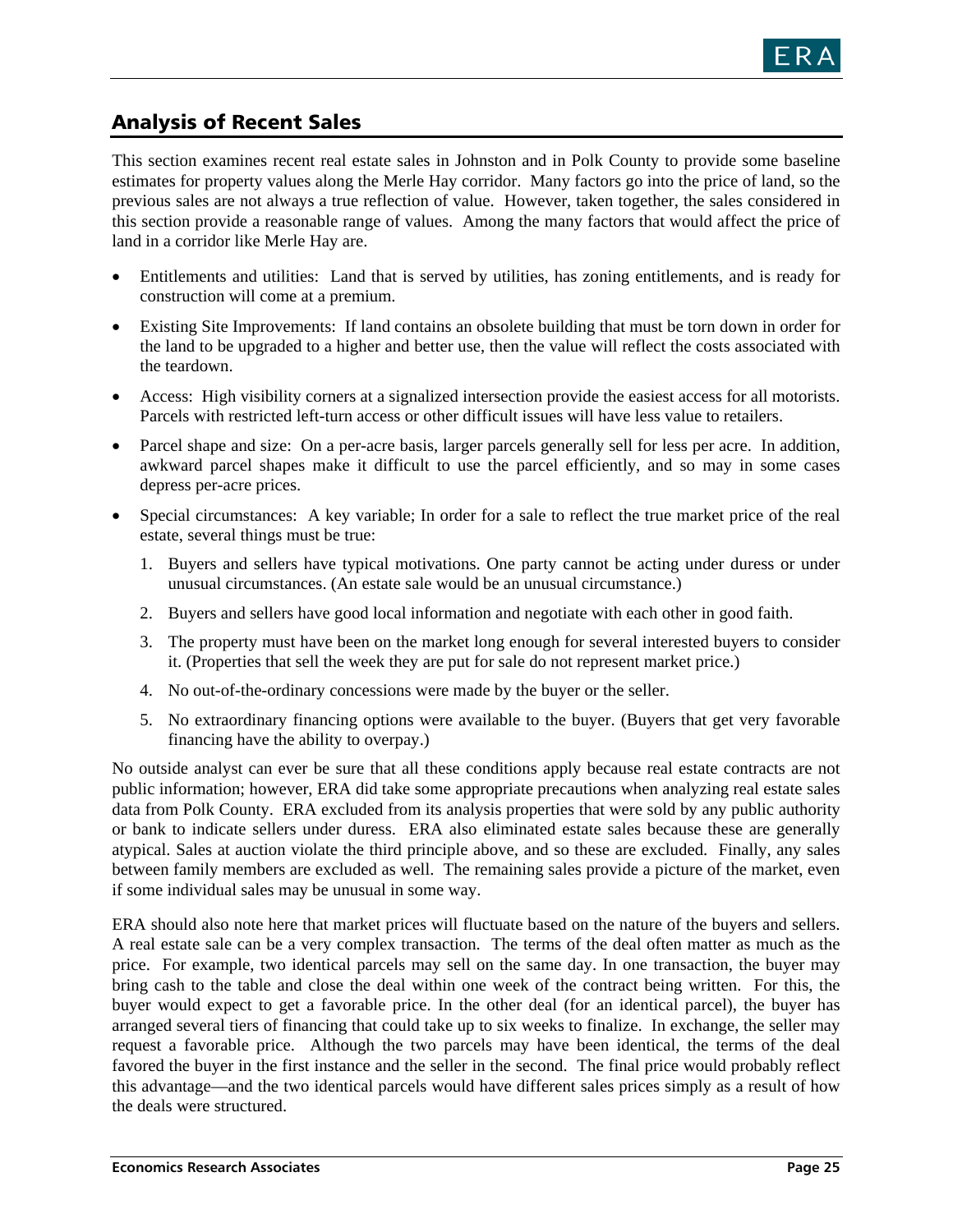

Zoning also plays a role in land values. Zoning restricts what uses a property owner (or buyer) may put on a given parcel. In this way, zoning functions as a restriction on supply. This can have pronounced effects on property markets. Local governments, therefore, have an indirect effect on land values through their zoning policies.

ERA would also reiterate that real estate is an illiquid asset, which means that there is no agreed-upon price for a given piece of land. Owners of real estate, unlike owners of liquid assets, cannot sell their assets for an agreed-upon "market" price in a short period of time. For this reason, many factors go into pricing a real estate sale, and past sales can give only a broad indicator of market values.

|                      |      |      | --   |      |      | ------------- |      | ---- |      |      | -9-1, \. -… ---…-,, |      |
|----------------------|------|------|------|------|------|---------------|------|------|------|------|---------------------|------|
| Parcel size (acres)  | 1996 | 1997 | 1998 | 1999 | 2000 | 2001          | 2002 | 2003 | 2004 | 2005 | 2006                | 2007 |
| Less than 1          | 3.54 | 5.06 | 5.08 | 9.25 | 7.21 | 6.88          | 6.34 | 8.54 | 8.73 | 5.72 | 7.19                | 8.27 |
| Between 1 - 5        | 3.47 | 3.49 | 3.00 | 5.19 | 3.01 | 3.25          | 3.14 | 4.81 | 4.88 | 4.23 | 6.12                | 3.23 |
| Between 5 - 10       | 3.16 | 1.43 | 2.18 | 1.79 | 1.61 | 2.19          | 2.66 | 2.06 | 2.67 | 4.04 | 3.56                |      |
| Between 10 - 25      | 0.70 | 1.59 | 1.12 | 1.25 | 0.95 | 1.65          | 0.92 | 2.46 | 1.16 | 2.73 | 1.41                |      |
| Between 25 - 50      |      | 0.32 | 0.25 | 0.55 | 0.61 | 0.41          | 0.99 | 1.02 | 1.10 | 1.29 | 0.54                | 1.97 |
| Between 50 - 100     |      | 0.51 | 0.29 | 0.45 | 0.18 | 0.68          | 0.13 | 0.46 | 0.44 | 0.96 | 0.42                |      |
| More than 100        |      |      | 0.20 | 0.27 | 0.42 | 0.31          | 0.03 | 0.30 | 0.15 | 0.56 | 0.59                |      |
| <b>Grand Total</b>   | 3.30 | 3.73 | 297  | 4.96 | 3.87 | 4.16          | 3.71 | 5.19 | 4.94 | 4.20 | 5.22                | 5.21 |
| - - -<br>$\sim$<br>- |      |      |      |      |      |               |      |      |      |      |                     |      |

|  | Table 23. Average sale price per square foot—vacant land by size category (Polk County) |  |
|--|-----------------------------------------------------------------------------------------|--|
|  |                                                                                         |  |

Source: Polk County Records

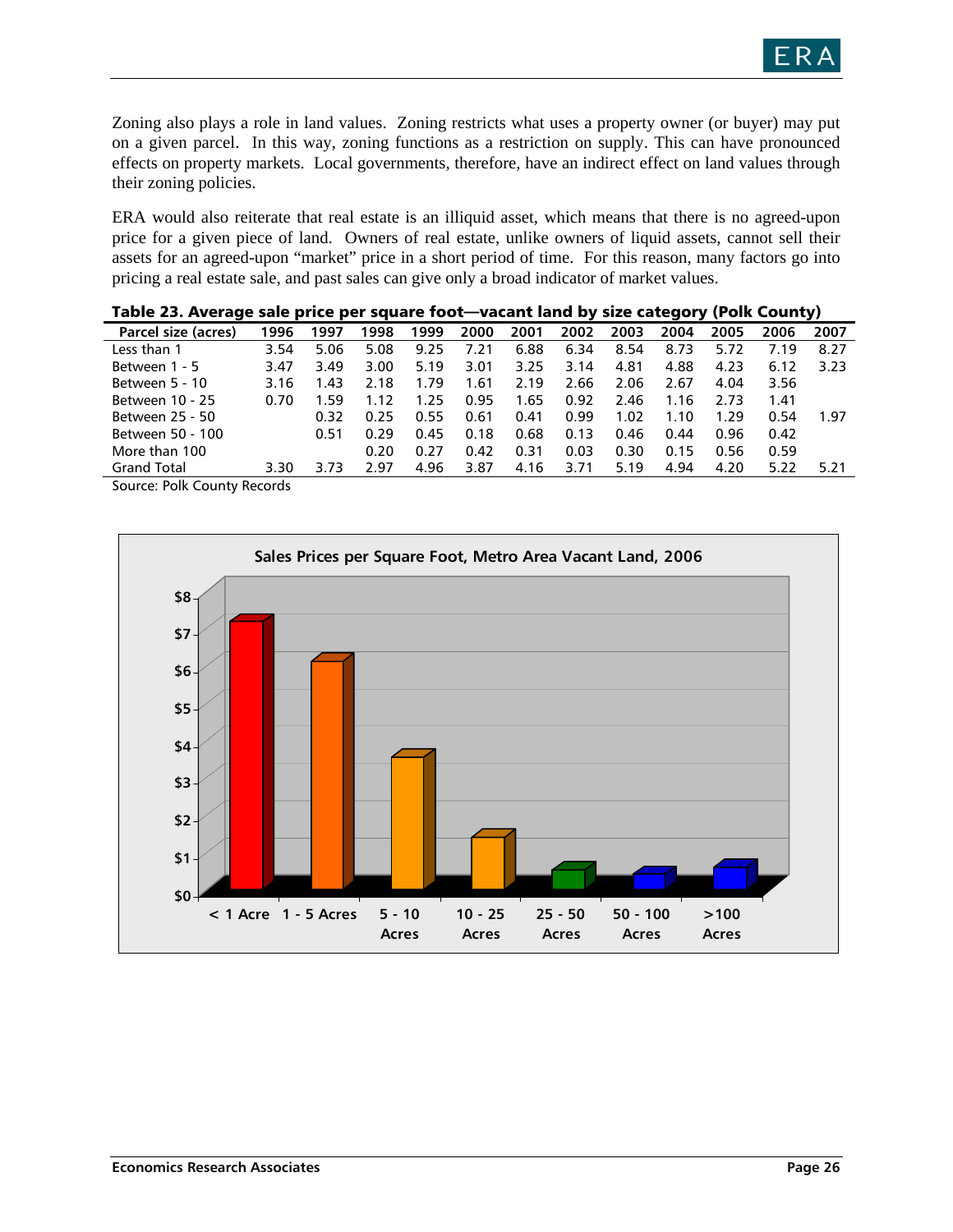The following table highlights sales prices by land use; only vacant land category includes unimproved sites. Other land use classifications include value of land and improvements. The vacant sales include residentially zoned parcels sold by individuals or for development of custom homes, and exclude lots sold for tract home construction.

| <b>Land Use</b>             | 1996  | 1997 | 1998 | 1999  | 2000  | 2001  | 2002  | 2003 | 2004  | 2005  | 2006  | 2007  |
|-----------------------------|-------|------|------|-------|-------|-------|-------|------|-------|-------|-------|-------|
| Auto dealers                |       |      | 2.86 | 14.57 |       |       |       |      |       |       | 2.46  |       |
| Personal care / health care | 10.26 |      |      |       |       |       | 14.54 |      | 16.36 |       |       |       |
| Improved Hotel              |       |      | 9.53 |       | 1.39  | 3.06  |       |      |       |       |       |       |
| Vacant Land                 | 4.33  | 3.35 | 4.89 | 4.16  | 2.57  | 2.45  | 2.63  | 5.41 | 3.38  | 5.11  | 2.85  | 3.15  |
| Improved Office             | 1.87  |      |      |       | 11.85 |       | 9.05  | 7.11 | 7.17  | 20.85 | 28.72 | 15.77 |
| Recreation / Entertainment  |       |      |      |       | 20.29 | 5.89  |       |      |       |       |       |       |
| <b>Improved Retail</b>      |       |      | 2.41 | 15.30 | 8.18  | 15.71 | 17.50 |      | 23.85 |       | 20.29 |       |
| Warehouse                   | 5.15  | 2.74 |      | 7.94  | 7.15  | 10.33 | 6.80  | 0.68 | 3.43  | 1.76  | 6.48  |       |
| <b>Grand Total</b>          | 4.97  | 3.23 | 4.90 | 6.63  | 4.88  | 5.41  | 4.98  | 5.24 | 5.58  | 7.17  | 10.46 | 9.46  |

#### Table 24. Average Sale Price per Square Foot by Land Use, City of Johnston,

Table 25. Average sale price per square foot, vacant land only (Polk County)

| -                      |      |      |      |      | -    |      | - -  |      |      |      |       |      |
|------------------------|------|------|------|------|------|------|------|------|------|------|-------|------|
| <b>Jurisdiction</b>    | 1996 | 1997 | 1998 | 1999 | 2000 | 2001 | 2002 | 2003 | 2004 | 2005 | 2006  | 2007 |
| <b>ALTOONA</b>         | 2.97 | 4.59 | 1.61 | 0.40 | 2.34 | 2.33 | 3.84 | 3.90 | 4.36 | 2.60 | 4.94  |      |
| <b>ANKENY</b>          | 3.87 | 2.63 | 2.34 | 3.59 | 2.42 | 3.95 | 4.26 | 4.38 | 4.39 | 4.54 | 5.20  |      |
| <b>BONDURANT</b>       | 2.12 | 0.31 | 0.23 | 0.19 | 0.54 | 0.82 |      | 0.70 | 1.88 | 0.59 | 0.88  |      |
| <b>CLIVE</b>           | 4.70 | 2.79 | 3.62 | 7.62 | 3.14 | 5.12 | 5.21 | 8.53 | 6.84 | 7.94 | 12.61 |      |
| <b>DES MOINES</b>      | 2.26 | 4.11 | 3.89 | 5.18 | 6.70 | 6.06 | 4.81 | 8.51 | 7.57 | 4.10 | 5.63  | 6.78 |
| <b>GRIMES</b>          | 0.64 | 2.48 | 1.24 | 0.47 | 1.72 | 1.55 | 1.62 | 1.36 | 1.19 | 2.53 | 1.92  | 1.97 |
| <b>JOHNSTON</b>        | 4.33 | 3.35 | 4.89 | 4.16 | 2.57 | 2.45 | 2.63 | 5.41 | 3.38 | 5.11 | 2.85  | 3.15 |
| <b>PLEASANT HILL</b>   | 0.91 | 1.87 | 0.39 | 0.90 | 1.39 | 0.77 | 1.19 | 2.84 | 3.38 | 1.44 | 1.49  |      |
| <b>URBANDALE</b>       | 4.22 | 4.27 | 2.19 | 9.05 | 1.89 | 3.22 | 3.79 | 3.29 | 4.08 | 5.21 | 4.89  | 4.25 |
| <b>WEST DES MOINES</b> | 5.13 | 4.45 | 3.62 | 3.54 | 4.20 | 4.37 | 4.01 | 4.67 | 8.24 | 5.02 | 5.10  |      |
| <b>Grand Total</b>     | 3.30 | 3.73 | 2.97 | 4.96 | 3.87 | 4.16 | 3.71 | 5.19 | 4.94 | 4.20 | 5.22  | 5.21 |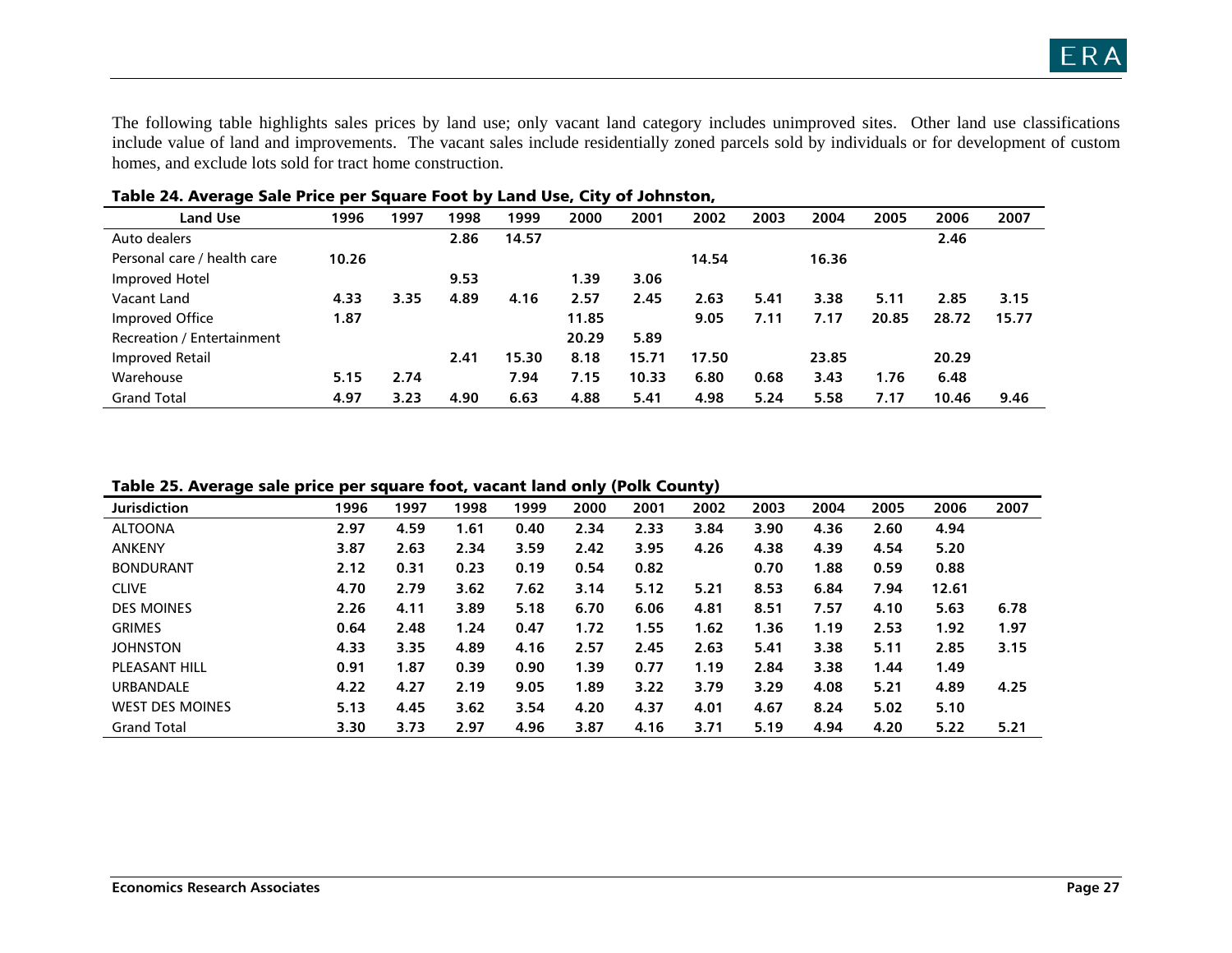

ERA notes several things from the tables above:

- The Walgreen's sale was not included in the averages because it was tagged "Trade" in the Polk County Assessor's database. This category is generally not good for analysis because it is an unusual transaction type. Its sale price of \$31.30 per square foot exceeds other recent retail transactions by a dramatic margin. The transaction did not involve Walgreen's, but two private companies.
- The land uses that command the highest prices per square foot in Johnston are office and retail. In recent years vacant land has sold in the \$2.50 to \$5.00 per square foot range in Johnston. Countywide, Johnston fetches slightly below-average prices per square foot of vacant land.
- The price per square foot of smaller parcels is much higher than those of larger parcels. In 2006, vacant land in large parcels (over 25 acres) sold for less than 60 cents per square foot, whereas the smaller parcels (up to five acres) sold for \$6 to \$7 per square foot.
- Among all vacant land transactions in the county, Johnston land has fluctuated above and below the average for the county. Clive and West Des Moines have consistently come at a premium over the period studied. The same trend is not true for retail, however; West Des Moines has tended to do better than the county average in most years. Even so, none of the jurisdictions emerges as having a clear premium on retail sales prices. Retail land transactions are also very heavily influenced by site characteristics, including traffic counts, parcel size, availability of parking, and zoning.

Two charts show the relationship between sale price per square foot and parcel size for parcels with commercial zoning. Both charts present sales data from vacant parcels in Johnston between 2000 and 2006. The first chart is a scatterplot that shows the relationship between sale price per square foot and parcel size for individual sales. Each dot on the chart represents one sale (ERA scaled the chart to omit outliers). However, the outliers followed the same trend as the other sales).

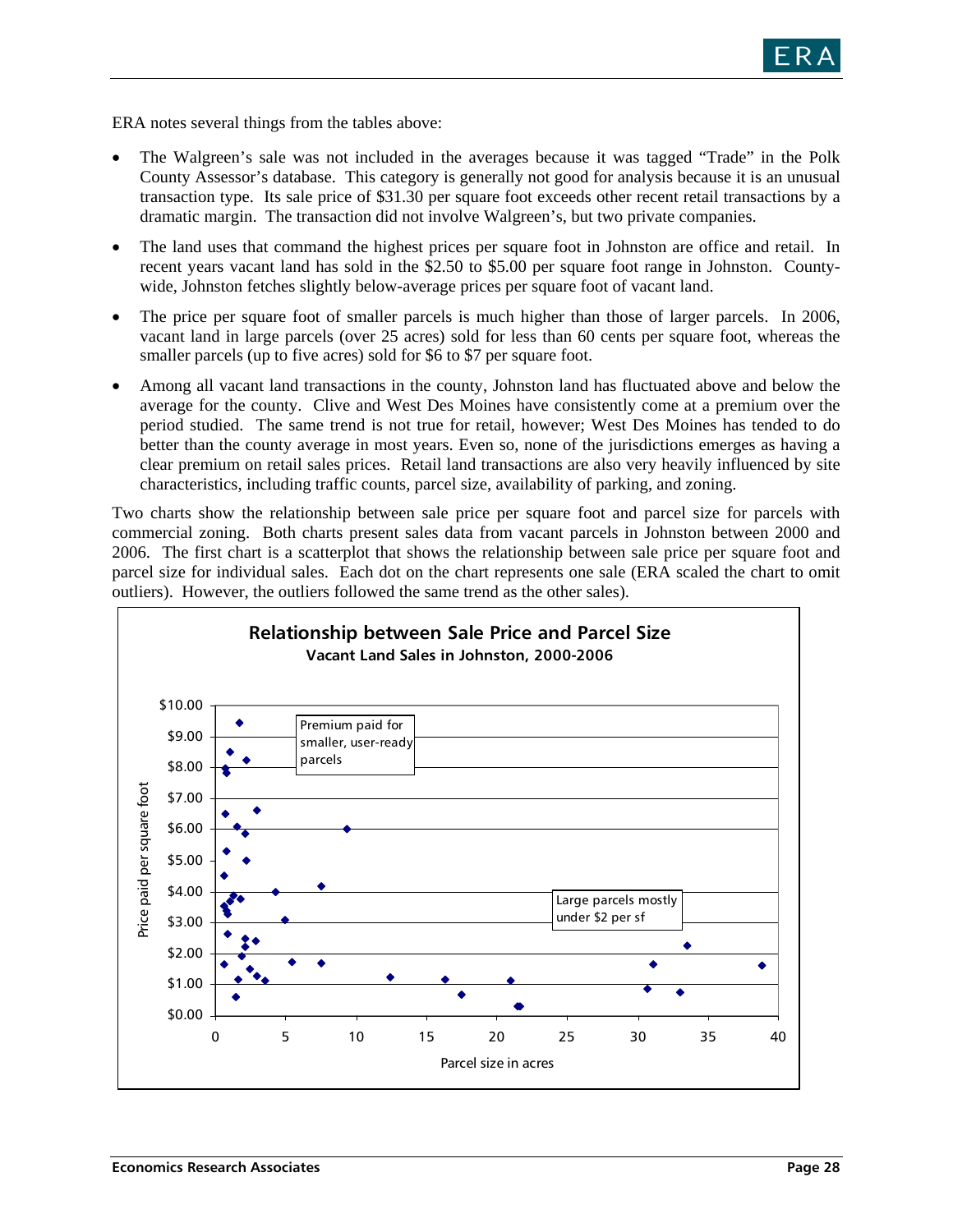

The above chart shows that price premiums above \$2 per square foot were commanded almost exclusively by parcels under 10 acres in size, with most of them under 5 acres. Rather than showing a downward sloping plot, this chart shows there are two distinct categories of land sales: large and small. Large land sales mostly sell for less than \$2 per square foot; smaller plots can command a range of values up to about \$9 per square foot.

ERA also evaluated the premium that can be derived from smaller parcels with commercial (C-1 / C-2 / C-3) or planned unit development (PUD) zoning in place at the time of the sale. The following scatterplot highlights sales since 2005 broken down between parcel size and sales price per square foot. The chart highlights a considerable range in achieved unit sales prices, with parcels in the 80,000 to 100,000 square foot range selling for between \$3 and \$8.25 per square foot. Notably, smaller parcels in the 40,000 square-foot range are also selling in a similar pattern, although the preponderance of sales are more tightly focused between \$6.50 and \$8.50 per square foot, with one outlier at \$2.50 per square foot, which represented the sale of land behind American TV for a hotel, which was eventually built in 2006.



Source: Polk County Assessor

In addition, land purchases in 2006 and 2007 by Casey's also provide an indication of value, with Casey's acquiring property on Northglenn Drive (96,747 square feet at \$3.15 per sf) and on NW 100<sup>th</sup> Street (47,428 square feet at \$8.49 per sf). The two Casey's transactions are notable in that they point to an apparent premium in unit values for NW 100<sup>th</sup> Street over Merle Hay Road.

A relevant sale benchmark for Merle Hay occurred in 2005 at 5340 Merle Hay Road, where a 35,191 square foot parcel was acquired at a cost of \$7.81 per square foot (\$275,000). The property was acquired and developed with a small strip retail center, covering about 3,600 square feet (Starbucks Coffee and Salsaritas are the tenants). The county assessor listed the construction cost of the improvements at about \$400,000 (\$116 per square foot). This project is notable for several reasons:

– The project is considered a prime retail site, south of NW 62nd Avenue, on Merle Hay Road.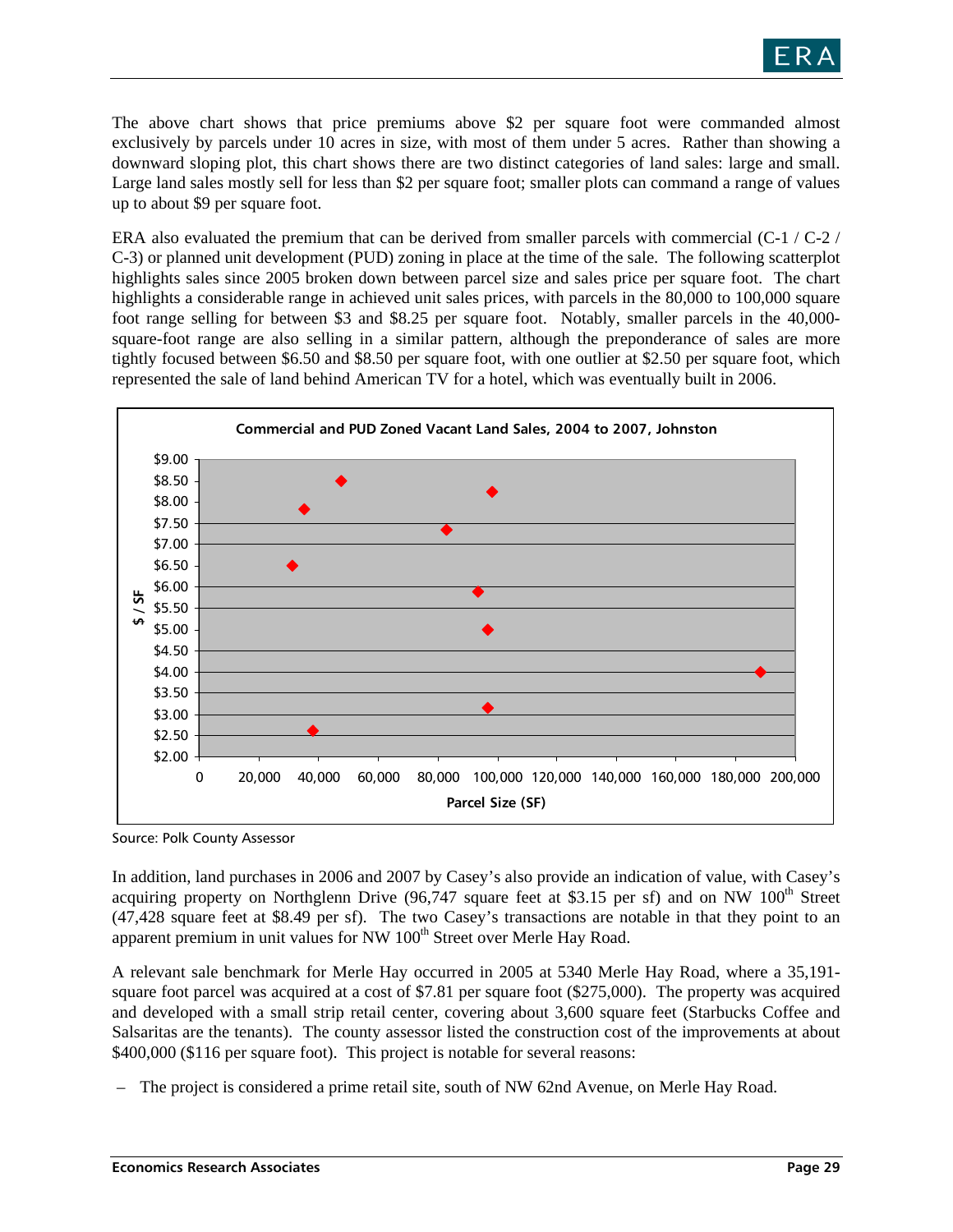

- The developer included one "credit-worthy" tenant (Starbucks) in the mix
- The purchase of the site represents about 40% of the estimated construction budget (\$695,000), which appears high from ERA's perspective.

To better understand how land values correlate with market driven lease rates for commercial space, ERA looked further into the project at 5340 Merle Hay Road, evaluating this retail project through an analysis tool called a discounted cash flow (DCF) analysis. The DCF approach models a series of annual revenue streams generated by leases in relation to operating expenses and construction costs to identify a rate of return generated by the investment over a defined holding period. In this specific instance, ERA is using the DCF approach to derive a supportable lease rates that correlate with minimum rate of return requirements expected by developers. For the 5340 Merle Hay Road project, ERA developed the following assumptions, based only on our experience with similar projects:

- Project size: 3,600 square feet
- Vacancy provision: 3% of gross income
- Operating expenses: \$3 per square foot assumes most expenses are passed through to tenants.
- Asset holding period: 10 years
- Land costs of \$275,000 and improvement costs of \$420,060; total construction budget of \$695,060
- Terminal capitalization rate: 9%
- Minimum investment rate of return: 10% (unleveraged)

| <b>ASSUMPTIONS</b>              | <b>Stabilized</b>               | Year 1                   | Year 2               | Year 3            | Year 4         | Year 5                     | Year 6              | Year 7        | Year 8      | Year 9         | Year 10        | Year 11 |
|---------------------------------|---------------------------------|--------------------------|----------------------|-------------------|----------------|----------------------------|---------------------|---------------|-------------|----------------|----------------|---------|
| <b>Inflation Factor</b>         | 3.0%                            | 1.03                     | 1.06                 | 1.09              | 1.13           | 1.16                       | 1.19                | 1.23          | 1.27        | 1.30           | 1.34           | 1.38    |
| <b>GLA Absorbed</b>             | 3,600                           |                          | 3,600                | 3,600             | 3,600          | 3,600                      | 3,600               | 3,600         | 3,600       | 3,600          | 3,600          | 3,600   |
| Vacancy Factor                  | 3%                              |                          |                      |                   |                |                            |                     |               |             |                |                |         |
| Inflated Annual Lease Rate      |                                 | $19.57$ \$<br>s          | $20.16$ \$           | 20.76             | 21.38<br>- \$  | 22.03                      | 22.69               | 23.37<br>I\$  | 24.07<br>ΙS | 24.79<br>-S    | $25.53$ \$     | 26.30   |
| Net Lease Revenue per SF        | \$19.00                         | 19.60<br>- \$            | $20.20$ \$<br>-\$    | 20.80             | 21.40<br>۱s    | 22.00<br>l S               | 22.70<br>-\$<br>l S | 23.40<br>۱\$  | 24.10<br>ΙS | 24.80<br>-S    | 25.50          | 26.30   |
|                                 |                                 |                          |                      |                   |                |                            |                     |               |             |                |                |         |
| <b>NET OPERATING INCOME</b>     |                                 |                          |                      |                   |                |                            |                     |               |             |                |                |         |
| <b>Leasing Revenues</b>         |                                 | Ŝ.                       | 70,538<br>$\sqrt{5}$ | 72,634 \$<br>\$   | 74,729         | 76,824 \$<br>$\frac{1}{2}$ | 79,268<br>\$        | 81,713 \$     | 84,157 \$   | 86,602 \$      | 89.046<br>\$   | 91,840  |
| Op. & Maint. Expenses (per SF)  | $3.00$ \ \$<br>- \$             | $\overline{\phantom{a}}$ | 11.458<br>- \$       | 11.801 \$<br>- \$ | 12,155 \$      | 12,520 \$                  | 12,896 \$           | 13,283 \$     | 13.681 \$   | 14.092 \$      | 14.514 \$      | 14,950  |
|                                 |                                 |                          |                      |                   |                |                            |                     |               |             |                |                |         |
| <b>Net Operating Income</b>     |                                 | \$<br>٠.                 | 59.081 \$<br>- \$    | 60,832 \$         | 62,573 \$      | 64,304 \$                  | 66,373 \$           | 68,430 \$     | 70,476 \$   | 72,510 \$      | 74,532 \$      | 76,890  |
|                                 |                                 |                          |                      |                   |                |                            |                     |               |             |                |                |         |
| <b>DEVELOPMENT COSTS</b>        |                                 |                          |                      |                   |                |                            |                     |               |             |                |                |         |
| <b>Hard Construction Costs</b>  | \$420,060                       | 60%                      |                      |                   |                |                            |                     |               |             |                |                |         |
| Land Cost                       | \$275,000                       | 40%                      |                      |                   |                |                            |                     |               |             |                |                |         |
| <b>Total Construction Costs</b> | 695,060                         |                          |                      |                   |                |                            |                     |               |             |                |                |         |
| Percent Built by Year           |                                 | 100.0%                   | 0.0%                 | 0.0%              | 0.0%           | 0.0%                       | 0.0%                | 0.0%          | 0.0%        | 0.0%           | 0.0%           | 0.0%    |
| Percent Built by Year           |                                 | 0.0%                     | 100.0%               | 100.0%            | 100.0%         | 100.0%                     | 100.0%              | 100.0%        | 100.0%      | 100.0%         | 100.0%         | 100.0%  |
| <b>Development Costs</b>        |                                 | \$695,060\$              |                      | \$                |                |                            |                     | Ś             |             | \$             | Ś              |         |
|                                 |                                 |                          |                      |                   |                |                            |                     |               |             |                |                |         |
| <b>ANNUAL CASH FLOW</b>         |                                 |                          |                      |                   |                |                            |                     |               |             |                |                |         |
| Net Operating Income            |                                 | \$                       | 59,081               | 60.832<br>-\$     | 62,573<br>- \$ | 64,304<br>- \$             | 66,373<br>\$<br>-S  | 68,430<br>-\$ | 70.476<br>s | 72,510<br>- \$ | 74,532<br>- \$ | 76,890  |
| <b>Development Costs</b>        |                                 | 695,060                  | -\$                  |                   |                |                            |                     |               |             |                |                |         |
| Net Cash Flow                   |                                 | \$ (695,060) \$          | 59,081               | 60,832<br>\$      | 62,573<br>-S   | 64,304<br>-\$              | 66,373<br>\$<br>\$  | 68,430<br>\$  | 70,476<br>s | 72,510<br>s.   | 74,532<br>- \$ | 76,890  |
|                                 | <b>Internal Rate of Return:</b> |                          |                      |                   |                |                            |                     |               |             |                |                |         |
|                                 | 10.0%                           |                          |                      |                   |                |                            |                     |               |             |                |                |         |

#### **Retail DCF Analysis**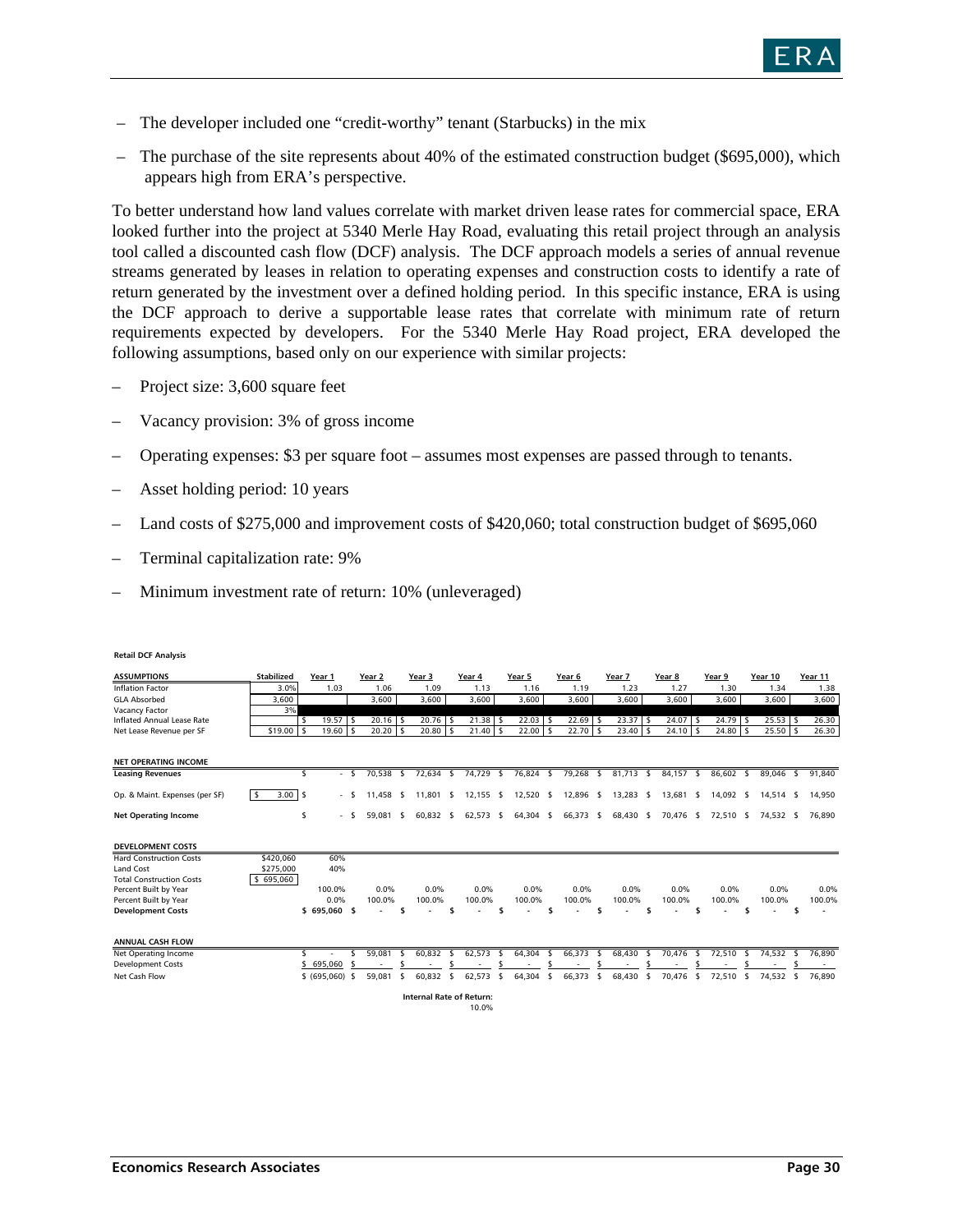

For the 5430 Merle Hay project, using the above assumptions, ERA's analysis provides relevant insight:

- The project would require an effective lease rate of at least \$19 per square foot (triple-net basis) to generate the required minimum 10% un-leveraged rate of return.
- From discussions with area brokers and developers, the current top end of effective lease rates for shopping centers across metropolitan Des Moines fall in the \$18 per square foot range on a triple net basis. ERA understands that quoted lease rates for Johnston Commons are falling in the \$18 per square foot range; this project has been slow to lease up, which relates to the higher lease rates being quoted.

The analysis highlights the following implications regarding commercial land development:

- For priority commercial sites (retail or office) smaller than 4 acres south of NW 62nd Avenue, land values above \$8 per square foot would be achieve only within the context of lease rates above \$15 per square foot. Importantly, for multi-tenant retail projects to achieve these lease premiums, national retailers will be needed, as they are more tolerant of higher rents.
- Although land has sold in Johnston for more than \$9 per square foot, the transactions have been driven by owner users, such as drug stores, convenience stores, and banks, all of which are more tolerant of price premiums, as their business models are driven by higher traffic corner locations.

For the residential side of the analysis, in 2007, single family residential lots (10,000 sf in size) in Johnston tend to sell for between \$4.25 and \$4.75 per square foot. Larger lots in better locations can command premiums under single family zoning of up to \$5 per square foot. Larger residential parcels suitable for multi-family development (between 0.5 and 2.6 acres in size) have sold for an average price of \$3.25 per square foot, with recent transactions along Merle Hay Road north of NW 63<sup>rd</sup> Place happening for between \$2.90 and \$3.44 per square foot, with commercial or multi-family zoning. Supportable land values for multi-family are closely associated with achievable unit sales prices for townhomes or condominiums. The Triton Homes project laid the groundwork for town home values which sold in 2005 / 2006 for about \$125,000 for units with about 1,200 sf of living space. Given a median home value of about \$250,000, there would appear to be room to generate additional premiums in unit sales prices for projects with higher levels of urban design, and related amenities.

The following chart highlights ERA's initial estimate of value ranges for existing parcels. The values incorporate assumptions regarding highest and best used for each parcel, as well as ERA judgment and experience. The reader should understand that highest and best use incorporates political, legal, zoning and planning elements, as well as market considerations. The values have been presented as ranges to reflect several important variables:

- All parcels are not created the same. Within the identified sample there are variations in parcel size and condition of existing improvements. As such, developers will pay less for parcels that they have to do more work on to prepare for new development.
- Redevelopment timing is a critical factor in the development equation. For redevelopment sites that require considerable assemblage of property, increased time requirements directly translate into higher risk. For this reason, sites that are assembled and ready to go are more attractive compared to existing individual parcels.
- As mentioned in ERA's analysis, end users for a redeveloped site carry considerable weight in dictating land values. For mixed use commercial centers with credit worthy national tenants (Starbucks, circuit city, etc.) higher rent tolerances directly translate into higher land values.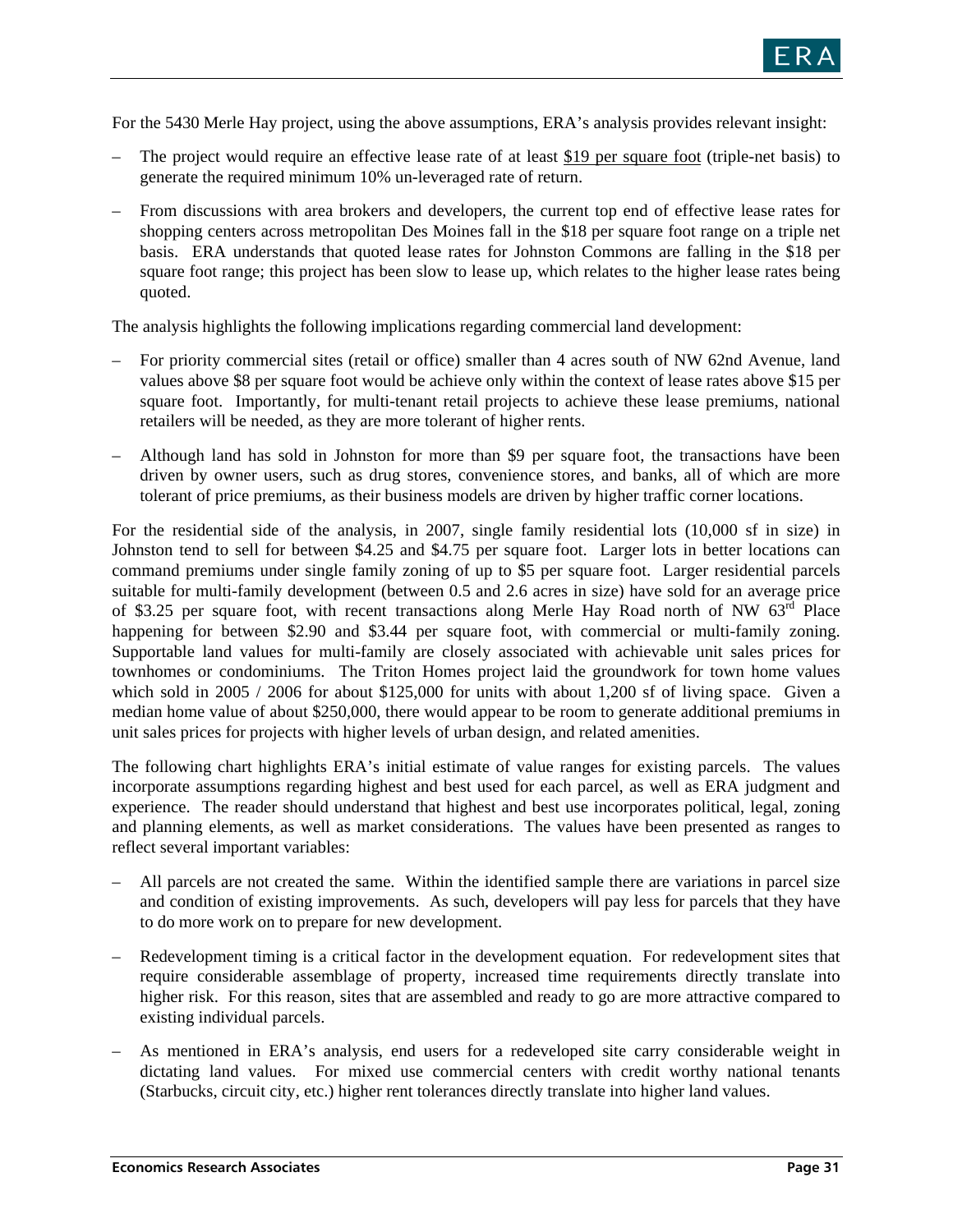

– Land values are a function of risk and reward. If sites are being sold "as is", the majority of the risk of redevelopment is in fact being transferred to the developer, who will be less motivated to pay a premium for the site.

| #             | <b>Use</b>                                       | Density / Lot<br>Coverage % | <b>Assembled Acres</b> | <b>Avg Existing</b><br><b>Parcel Size</b> | <b>Land Value</b><br>Ranges |
|---------------|--------------------------------------------------|-----------------------------|------------------------|-------------------------------------------|-----------------------------|
|               | Mixed Use                                        | 17%                         | 14.4                   | $0.4$ to 2.6 acres                        | \$6 to \$10 per sf          |
| $\mathcal{P}$ | <b>High Density Residential</b>                  | 10.06                       | 6.96                   | 0.86 to 1.2<br>acres                      | \$2 to \$4 per sf           |
| 3             | <b>High Density Residential</b>                  | 7.39                        | 4.33                   | 0.86 acres                                | \$2 to \$4 per sf           |
| 4             | Office I                                         | 45%                         | 3.42                   | 1 to 2 acres                              | \$6 to \$8 per sf           |
| 5             | <b>Bi-Attached Housing</b>                       | 6.45                        | 4.34                   | 0.64 to 1.37<br>acres                     | \$2 to \$4 per sf           |
| 6             | <b>Medium Density Detached</b><br>Residential I  | 3.38                        | 9.47                   | $0.8$ to 1.8 acres                        | \$4 to \$5 per sf           |
|               | <b>Medium Density Attached</b><br>Residential II | 13.10                       | 6.41                   | one parcel                                | \$2 to \$4 per sf           |
| 8             | Office II                                        | 15%                         | 4.61                   | one parcel                                | \$6 to \$8 per sf           |

#### Table 26. Land Value Range Estimates, by Use, Johnston

### **Town Center Analysis**

Use a discounted cash flow to estimate the level of investment that a developer would make in the town center project, given the assumption of a hurdle investment rate of 10% (un-leveraged) and a ten-year holding period for the asset. The approach builds in the following elements:

- Developer investment to assemble the site, demolish existing improvements, prepare the site, and develop new retail space.
- Operating cash flow after owner expenses over a 10-year period, with a sale of the asset at the end of the 10-year period, using a terminal capitalization rate.
- Estimation of a public incentive to insure that the developer achieves a minimum 10% rate of return (un-leveraged) over the holding period of the investment

Town Center Assumptions

- 108,900 SF of retail space
- Vacancy / credit loss factor of 5%
- Year 1 NNN lease rate of \$15 per sf
- Owner operating expenses of \$3 per sf
- A terminal capitalization rate applied to year 11 NOI of 9%, less 3% for costs of sale
- Developer land acquisition costs of \$1,931,700 (assessed value of \$1,287,800 + 50% premium).
- Residential property demo 8 homes at \$35,000 per home
- Civic property demo  $(40,000 \text{ sf at } $5 \text{ per sf})$
- Hard construction costs of \$125 per sf
- Soft costs at 12% of hard costs
- Total developer investment of \$17.6 million

Based on the above approach, the project would generate an NOI before debt service of about \$1.3 million. Using the 10% hurdle rate, the project would appear to require an incentive of about \$2.5 million, which should be viewed in perspective with the estimated total construction budget of about \$17 million. ERA is assuming that the incentive is paid when the project has been occupied by tenants.